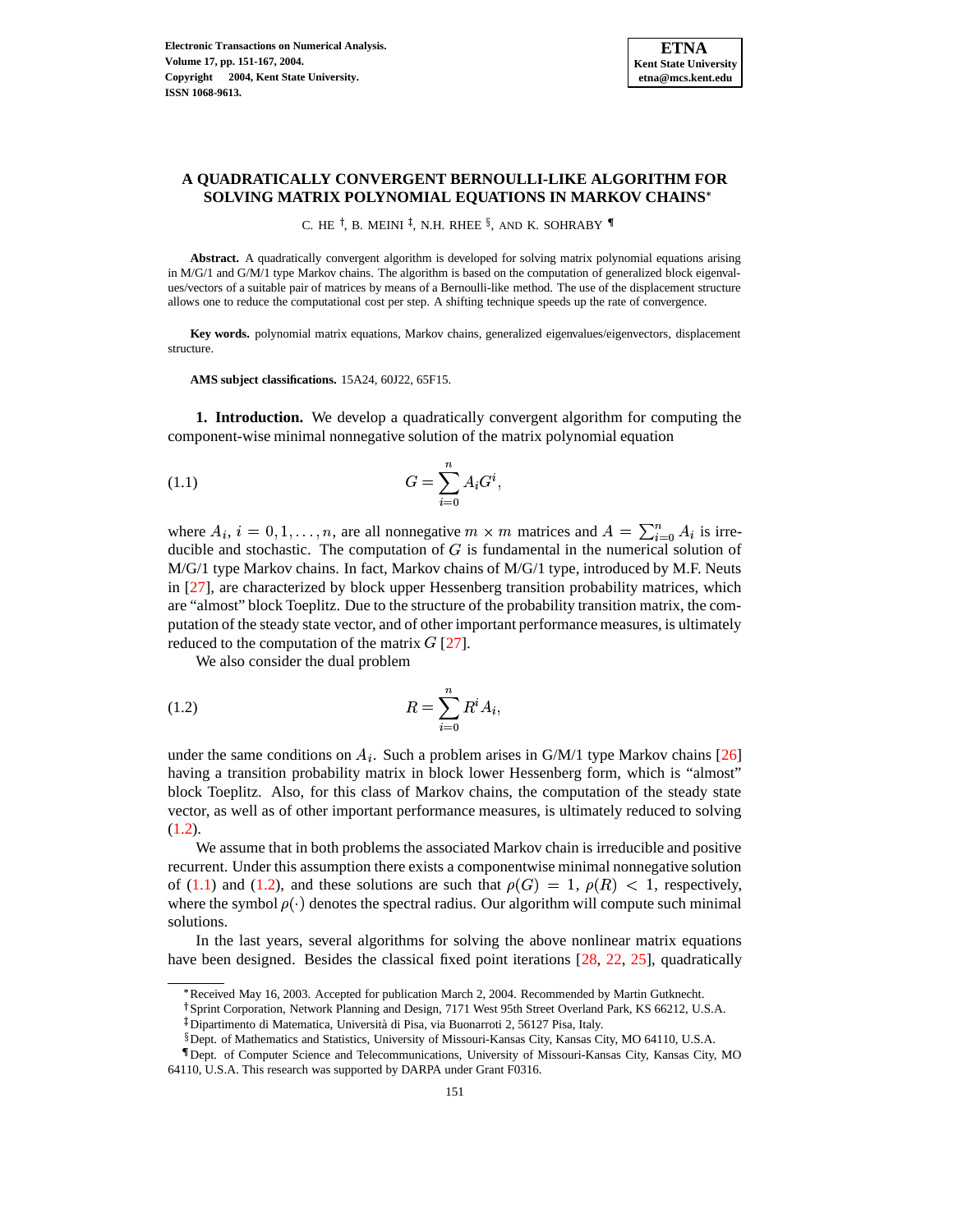| <b>ETNA</b>                  |
|------------------------------|
| <b>Kent State University</b> |
| etna@mcs.kent.edu            |

## 152 A quadratically convergent Bernoulli-like algorithm for solving matrix polynomial equations

convergent algorithms have been developed, based on Newton's method [\[23\]](#page-16-5), on cyclic reduction [\[24,](#page-16-6) [7,](#page-15-0) [8,](#page-15-1) [6\]](#page-15-2), and on the computation of invariant subspaces [\[1\]](#page-15-3). Here we propose a different approach, based on the following observation: by setting

<span id="page-1-2"></span>
$$
(1.3) \t\t g = \begin{bmatrix} I \\ G \\ \vdots \\ G^{n-1} \end{bmatrix},
$$

and

<span id="page-1-1"></span>
$$
C = \begin{bmatrix} 0 & I & 0 & \cdots & 0 \\ 0 & 0 & I & & 0 \\ \vdots & \vdots & \ddots & \ddots & \vdots \\ 0 & 0 & \cdots & 0 & I \\ -A_0 & I - A_1 & \cdots & -A_{n-2} & -A_{n-1} \end{bmatrix},
$$
  
(1.4)  

$$
D = \begin{bmatrix} I & 0 & \cdots & 0 \\ 0 & I & & 0 \\ \vdots & \ddots & & 0 \\ \vdots & & \ddots & & 1 \\ 0 & 0 & & A_n \end{bmatrix},
$$

<span id="page-1-0"></span>we find that  $(1.1)$  implies

$$
(1.5) \tCg = DgG.
$$

As pointed out in [\[19\]](#page-16-7), equation [\(1.5\)](#page-1-0) means that  $G$  solves [\(1.1\)](#page-0-1) if and only if the columns of the block vector g span a deflating subspace [\[29\]](#page-16-8) for the pair  $(C, D)$ . We can also say that G is a block generalized eigenvector of the pair  $(C, D)$ , with corresponding block eigenvector  $\boldsymbol{g}$ .

Observe that  $C$  is a block Frobenius matrix, possibly singular. Moreover, also the matrix  $D$  could be singular.

Our algorithm provides an approximation of the generalized block eigenvalue  $G$  in this way: we generate two sequences of matrices  $\{C^{(k)}\}_{k>0}, \{D^{(k)}\}_{k>0}$  satisfying

$$
C^{(k)}{\bm g} = D^{(k)}{\bm g} G^{2^k}, \ \ \, k=0,1,\ldots.
$$

Due to the spectral properties of G, we show that a suitable submatrix of  $C^{(k)}$  quadratically converges to zero, as  $k \to \infty$ . This allows one to compute a finite number of matrices  $C^{(k)}$ ,  $D^{(k)}$ ,  $k = 1, ..., K$ , for a suitable K, and then to recover an approximation of G by solving an  $m \times m$  linear system. We show that the matrices  $D^{(k)}$ ,  $k \geq 0$ , are sparse, and that their computation requires only  $O(m^3n)$  arithmetic operations (ops). The structure of the matrices  $C^{(k)}$ ,  $k \geq 0$ , is less evident, since they are full matrices. However, we show that the block displacement rank (see [\[20\]](#page-16-9)) of  $C^{(k)}$  is at most 3. Thus, the concept of displacement rank allows one to exploit the structure of C, and to represent  $C^{(k)}$  by means of a few block vectors. Such vectors can be computed by means of Fast Fourier Transforms, with a computational cost of  $O(m^2n \log n + m^3n)$  ops.

The resulting algorithm is quadratically convergent, and the computational cost of each step is  $O(m^2n \log n + m^3n)$  ops. Finally, we increase the speed of convergence by means of the shifting technique introduced in [\[17\]](#page-16-10).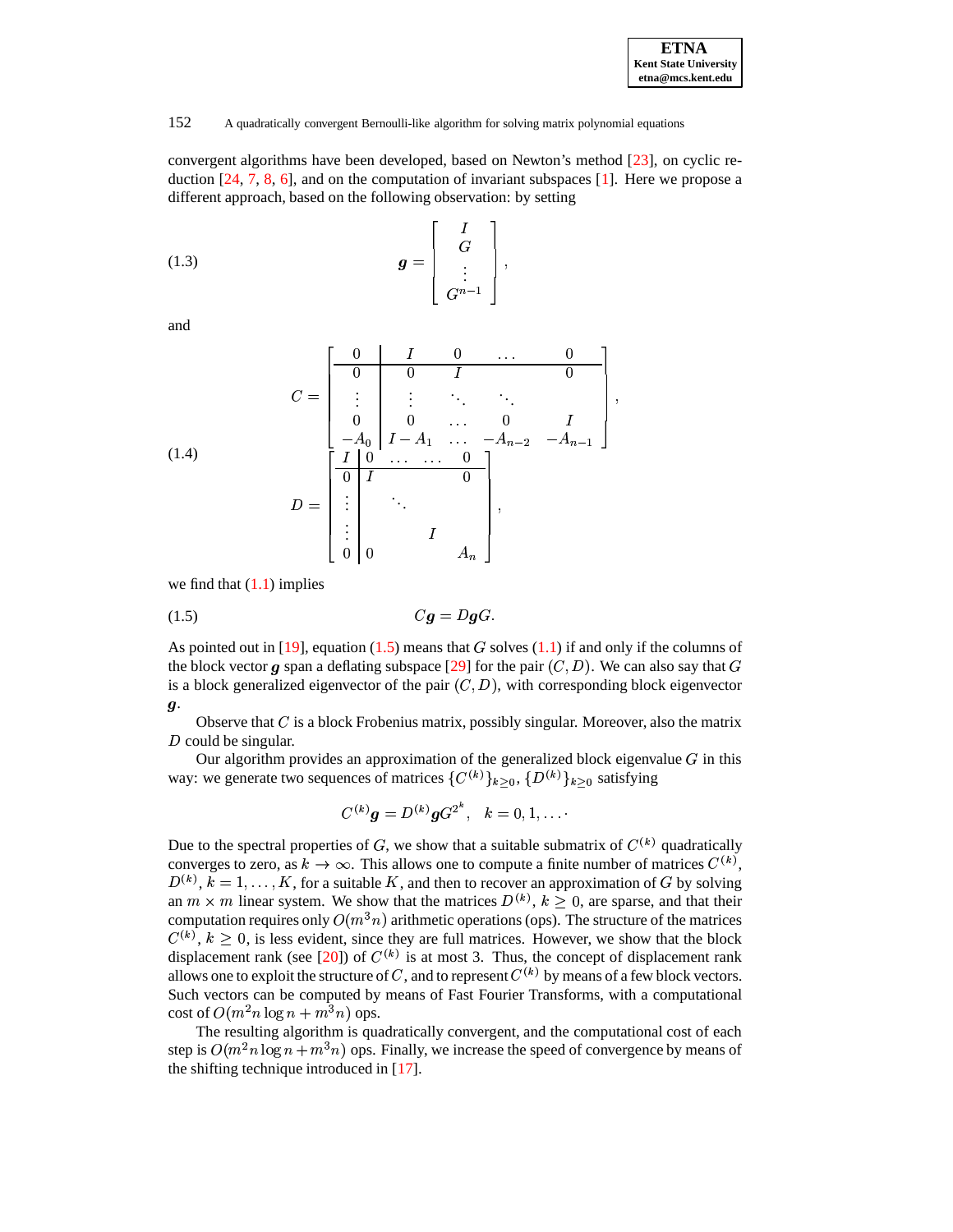#### C. He, B. Meini, N.H. Rhee, and K. Sohraby 153

For the dual matrix equation [\(1.2\)](#page-0-0) we propose a similar algorithm.

The idea of solving polynomial matrix equations by computing a block eigenvalue/eigenvector, or a deflating subspace, is not new. In [\[12,](#page-15-4) [14,](#page-15-5) [16,](#page-16-11) [19\]](#page-16-7) a block Bernoulli iteration is applied to compute a block eigenvalue of the block Frobenius matrix associated with the matrix polynomial equation. In the Markov chains framework, the matrix  $G$  is approximated by computing the invariant subspace of a suitable block Frobenius matrix [\[1\]](#page-15-3). More generally, in [\[19,](#page-16-7) [2\]](#page-15-6) the solution of the polynomial matrix equation is expressed in terms of a generalized Schur decomposition of  $C$  and  $D$ , and a Schur method is applied to compute such decomposition. In particular, in [\[2\]](#page-15-6) this approach is applied to several classes of polynomial and rational matrix equations; however, the authors write that, for polynomial matrix equations of degree greater than 2, they don't know how the structure of the block Frobenius matrix can be exploited to compute the generalized Schur decomposition.

The paper is organized as follows. In Section [2](#page-2-0) we describe our Bernoulli-like algorithm. In Section [3](#page-8-0) we analyze the displacement structure of the matrices  $C^{(k)}$ ,  $k \geq 0$ . In Section [4](#page-9-0) the algorithm is adapted for solving [\(1.2\)](#page-0-0). In Section [5](#page-10-0) we propose a shifting technique to speed up the convergence. Finally, in Appendix A we recall the concept of displacement rank and its main properties.

<span id="page-2-0"></span>**2.** The basic algorithm for  $G$ . In the following, for a positive integer  $h$ , we will denote by  $I_h$  the  $h \times h$  identity matrix. Moreover, we will denote by  $e_1$  the  $m(n-1) \times m$  matrix made up by the first m columns of  $I_{m(n-1)}$ , i.e.,

$$
\boldsymbol{e}_1=[I_m,O,\ldots,O]^{\mathrm{T}}.
$$

The matrix  $I_m - A_1$  is a nonsingular M-matrix [\[27\]](#page-16-0), thus we will assume without loss of generality that  $I_m - A_1 = I_m$ , i.e.,  $A_1 = 0$ . Indeed, in the general case, we may multiply the metrix equation (1.1) on the left by  $(I_1, A_1)$  -1 the matrix equation [\(1.1\)](#page-0-1), on the left, by  $(I_m - A_1)^{-1}$ .

Let G be the minimal nonnegative solution of the matrix equation [\(1.1\)](#page-0-1), and let C and D be the  $n \times n$  block matrices defined in [\(1.4\)](#page-1-1) such that

$$
(2.1) \tCg = DgG,
$$

where g is the *n*-block dimensional vector defined in [\(1.3\)](#page-1-2). Let us denote by  $C_{n-1,n-1}$  the  $(n-1) \times (n-1)$  block trailing principal submatrix of C. Since we are assuming  $A_1 = 0$ , it is a simple matter to verify that C. is a simple matter to verify that  $C_{n-1,n-1}$  is nonsingular and that its inverse is

<span id="page-2-1"></span>
$$
C_{n-1,n-1}^{-1} = \left[ \begin{array}{cccc} A_2 & \dots & A_{n-1} & I_m \\ I_m & 0 & \dots & 0 \\ & \ddots & \ddots & \vdots \\ 0 & I_m & 0 \end{array} \right].
$$

In particular, by defining

$$
S=\left[\begin{array}{cc}I_m&0\\0&C_{n-1,n-1}^{-1}\end{array}\right],\ \ \widehat C=SC,\ \ \widehat D=SD,
$$

we obtain, from  $(2.1)$ , that

$$
Cg=DgG.
$$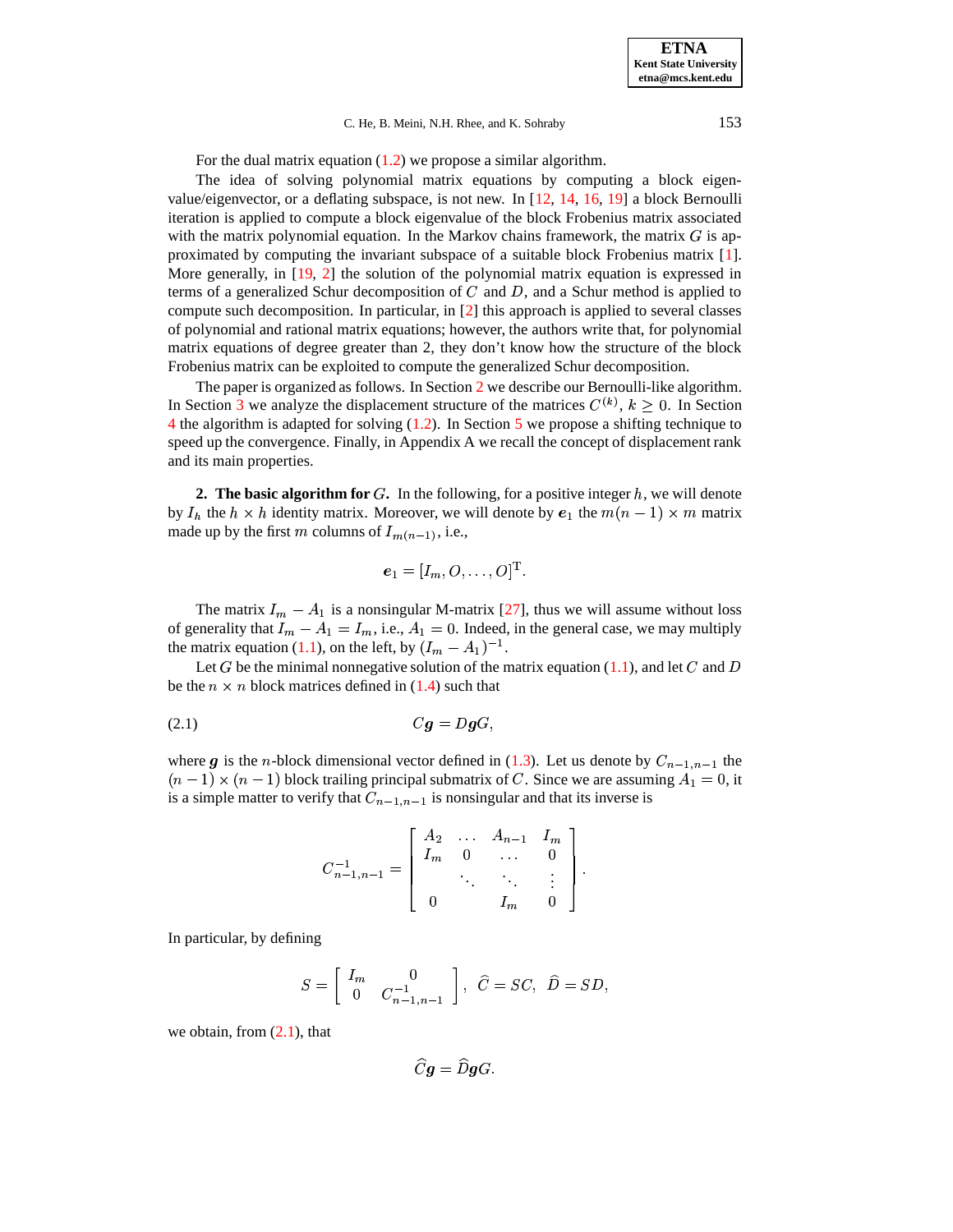The matrices  $C$  and  $D$  are explicitly given by

$$
\widehat{C} = \begin{bmatrix}\n0 & I_m & 0 & \dots & 0 \\
-A_0 & I_m & & & \\
0 & & \ddots & & \\
\vdots & & & \ddots & \\
0 & & 0 & & I_m\n\end{bmatrix}, \quad\n\widehat{D} = \begin{bmatrix}\nI_m & 0 & \dots & \dots & 0 \\
0 & A_2 & A_3 & \dots & A_n \\
0 & I_m & 0 & \dots & 0 \\
\vdots & & & \ddots & \ddots & \vdots \\
0 & 0 & & I_m & 0\n\end{bmatrix}.
$$

Set  $C^{(0)} = C$ ,  $D^{(0)} = D$ , and partition these matrices into  $2 \times 2$  block matrices as follows:

$$
C^{(0)} = \begin{bmatrix} 0 & W^{(0)} & 0 & \dots & \dots & 0 \\ -A_0 & & & & \\ 0 & & & & \\ \vdots & & & & \\ 0 & & & & \end{bmatrix}, \ D^{(0)} = \begin{bmatrix} I_m & & s^{(0)T} \\ 0 & & & \\ 0 & & V^{(0)} \\ \vdots & & & \\ 0 & & & \end{bmatrix},
$$

where

<span id="page-3-0"></span>(2.2) 
$$
W^{(0)} = I_m, T^{(0)} = I_{m(n-1)} + d^{(0)} e_1^{\mathrm{T}}, d^{(0)} = 0, s^{(0)} = 0,
$$

$$
V^{(0)} = \begin{bmatrix} A_2 & A_3 & \dots & A_n \\ I_m & 0 & \dots & 0 \\ & \ddots & \ddots & \vdots \\ 0 & & I_m & 0 \end{bmatrix}.
$$

Define the sequences of matrices  $\{C^{(k)}\}_{k\geq 0}, \{D^{(k)}\}_{k\geq 0},$ 

$$
(2.3) \ C^{(k)} = \begin{bmatrix} 0 & W^{(k)} & 0 & \dots & 0 \\ -A_0 & & & \\ 0 & & & \\ \vdots & & & \\ 0 & & & \end{bmatrix}, D^{(k)} = \begin{bmatrix} I_m & & & s^{(k)\mathrm{T}} \\ 0 & & & \\ \vdots & & & \\ 0 & & & \\ 0 & & & \end{bmatrix},
$$

such that

$$
T^{(k)} = I_{m(n-1)} + \boldsymbol{d}^{(k)} \boldsymbol{e}_1^{\mathrm{T}},
$$

and  $d^{(k)}$ ,  $W^{(k)}$ ,  $V^{(k)}$ ,  $s^{(k)}$  are defined by means of the following recursions, starting from [\(2.2\)](#page-3-0),

<span id="page-3-2"></span>(2.4)  
\n
$$
d^{(k+1)} = d^{(k)} - V^{(k)} Y^{(k)}^{-1} e_1 A_0 W^{(k)},
$$
\n
$$
W^{(k+1)} = W^{(k)} (e_1^{\mathrm{T}} Y^{(k)}^{-1} e_1) A_0 W^{(k)},
$$
\n
$$
V^{(k+1)} = V^{(k)} Y^{(k)}^{-1} V^{(k)},
$$
\n
$$
s^{(k+1)\mathrm{T}} = s^{(k)\mathrm{T}} - W^{(k)} e_1^{\mathrm{T}} Y^{(k)}^{-1} V^{(k)}, k \ge 0,
$$

<span id="page-3-1"></span>where

(2.5) 
$$
Y^{(k)} = I_{m(n-1)} + d^{(k)}e_1^{\mathrm{T}} + e_1 A_0 s^{(k)\mathrm{T}} = T^{(k)} + e_1 A_0 s^{(k)\mathrm{T}},
$$
 provided that  $Y^{(k)}$  is nonsingular for any  $k \ge 0$ .

THEOREM 2.1. Assume that the matrix  $Y^{(k)}$  of [\(2.5\)](#page-3-1) is nonsingular for any  $k \geq 0$ . Then *the matrices*  $C^{(k)}$ *,*  $D^{(k)}$ *,*  $k \geq 1$ *, are well defined and satisfy the following properties:*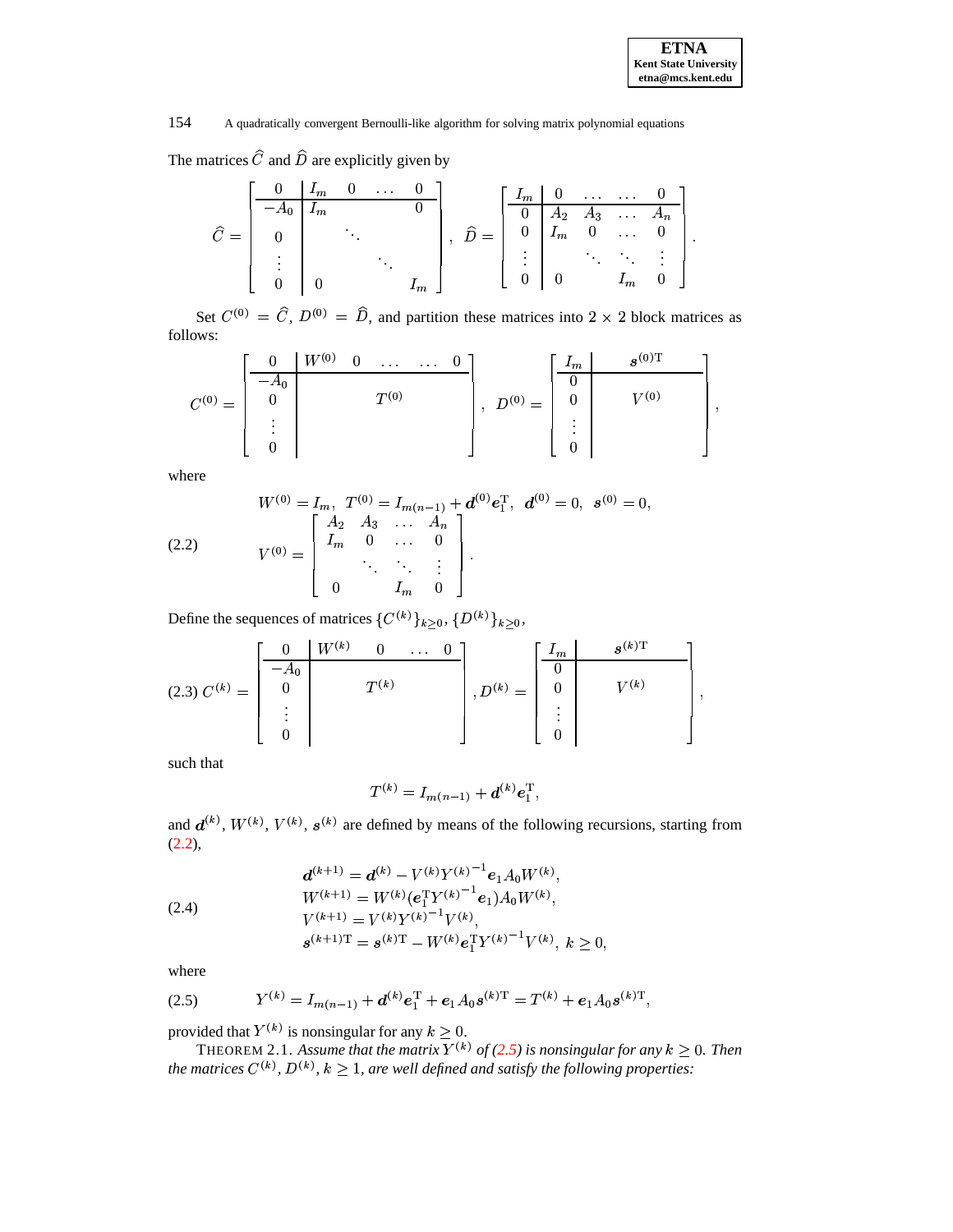*1.*  $C^{(k+1)} = L^{(k)}C^{(k)}$ ,  $D^{(k+1)} = U^{(k)}D^{(k)}$ ,  $k \ge 0$ , where  $L^{(k)}$ ,  $U^{(k)}$  are matrices *with the structure*

|             | r(k) | $\cdots$     |           | $\frac{1}{m}$        | $\boldsymbol{u}_1^{(k)T}$ |
|-------------|------|--------------|-----------|----------------------|---------------------------|
| $L^{(k)} =$ | (k)  |              | $U^{(k)}$ | 0                    | (k)                       |
|             | しっ   | $I_{m(n-1)}$ | $=$       | ٠                    |                           |
|             |      |              |           | $\bullet$<br>$\cdot$ |                           |

 $such that U^{(k)}C^{(k)} = L^{(k)}D^{(k)};$ 2.  $C^{(k)}g = D^{(k)}gG^{2^k}$ , for  $k = 0, 1, \ldots$ 

*Proof.* Let us prove the first part of the theorem by using an induction argument. For  $k =$ 0 let the matrices  $L^{(0)}$ ,  $U^{(0)}$  have the structure stated in the theorem, and satisfy  $U^{(0)}C^{(0)} =$  $L^{(0)}D^{(0)}$ . After equating the block entries in the latter equality we obtain that

$$
L_1^{(0)} = -\mathbf{u}_1^{(0)T} \mathbf{e}_1 A_0,
$$
  
\n
$$
L_1^{(0)} \mathbf{s}^{(0)T} = W^{(0)} \mathbf{e}_1^T + \mathbf{u}_1^{(0)T} T^{(0)},
$$
  
\n
$$
l_2^{(0)} = -U_2^{(0)} \mathbf{e}_1 A_0,
$$
  
\n
$$
l_2^{(0)} \mathbf{s}^{(0)T} + V^{(0)} = U_2^{(0)} T^{(0)},
$$

whence we deduce that

<span id="page-4-0"></span>(2.6) 
$$
L_1^{(0)} = W^{(0)} e_1^{\mathrm{T}} Y^{(0)-1} e_1 A_0,
$$

$$
l_2^{(0)} = -V^{(0)} Y^{(0)-1} e_1 A_0,
$$

$$
u_1^{(0)\mathrm{T}} = -W^{(0)} e_1^{\mathrm{T}} Y^{(0)-1},
$$

$$
U_2^{(0)} = V^{(0)} Y^{(0)-1}.
$$

If we define the matrices  $H = L^{(0)}C^{(0)}$ ,  $K = U^{(0)}D^{(0)}$ , from the structure of  $C^{(0)}$ ,  $D^{(0)}$ ,  $L^{(0)}$ ,  $U^{(0)}$ , we find that

$$
H = \begin{bmatrix} 0 & H_1 & 0 & \dots & 0 \\ -A_0 & & & & \\ 0 & & H_2 & & \\ & \vdots & & & \\ 0 & & & & \end{bmatrix}, \quad K = \begin{bmatrix} I_m & & & k_1^T & & \\ 0 & & & & \\ 0 & & & K_2 & \\ & \vdots & & & \\ 0 & & & & \end{bmatrix},
$$

where

$$
H_1 = L_1^{(0)} W^{(0)},
$$
  
\n
$$
H_2 = T^{(0)} + l_2^{(0)} W^{(0)} e_1^{\mathrm{T}},
$$
  
\n
$$
k_1^{\mathrm{T}} = s^{(0)\mathrm{T}} + u_1^{(0)\mathrm{T}} V^{(0)},
$$
  
\n
$$
K_2 = U_2^{(0)} V^{(0)}.
$$

By substituting relations [\(2.6\)](#page-4-0) in the above equations, we deduce from [\(2.4\)](#page-3-2) that  $H = C^{(1)}$ ,  $K = D^{(1)}$ . The inductive step can be proved by using the same arguments. Concerning the second part of the theorem, observe that by using the property  $C^{(1)} = L^{(0)}C^{(0)}$  and  $D^{(1)} = U^{(0)} D^{(0)}$  we have

$$
\begin{gathered}C^{(1)}\bm{g}=L^{(0)}C^{(0)}\bm{g}=L^{(0)}D^{(0)}\bm{g}G=\\U^{(0)}C^{(0)}\bm{g}G=U^{(0)}D^{(0)}\bm{g}G^2=D^{(1)}\bm{g}G^2.\end{gathered}
$$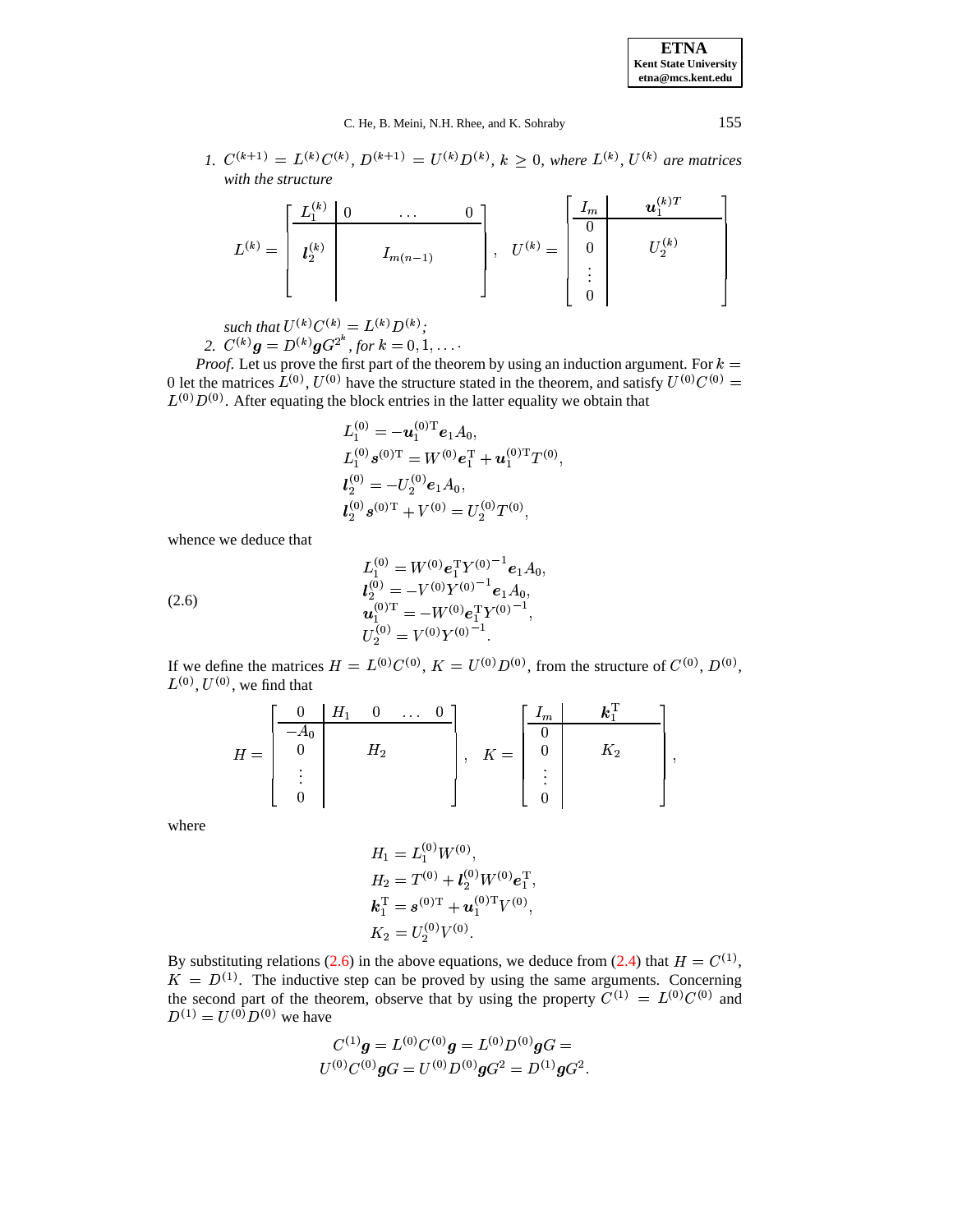

<span id="page-5-1"></span>Thus, by induction, it follows that  $C^{(k)}g = D^{(k)}gG^{2^k}$ , for  $k = 0, 1, \dots$ 

REMARK 2.2 (Relation with cyclic reduction). We observe that the matrices  $V^{(k)}$ ,  $Y^{(k)}$ can be viewed as the blocks generated at the  $k$ -th step of the cyclic reduction applied to a suitable block tridiagonal infinite matrix [\[13,](#page-15-7) [7\]](#page-15-0). For this purpose, let us define the matrices

$$
F^{(k)} = e_1 A_0 W^{(k)} e_1^{\mathrm{T}}.
$$

Then, from [\(2.4\)](#page-3-2) it follows that

$$
F^{(k+1)} = F^{(k)} Y^{(k)}{}^{-1} F^{(k)}.
$$

Moreover, we can write

$$
T^{(k+1)} = T^{(k)} - V^{(k)}Y^{(k)}^{-1}F^{(k)}.
$$

and we can easily observe that

$$
Y^{(k+1)} = Y^{(k)} - V^{(k)} Y^{(k)}^{-1} F^{(k)} - F^{(k)} Y^{(k)}^{-1} V^{(k)}.
$$

The above recurrences, together with the relation for the matrices  $V^{(k)}$  in [\(2.4\)](#page-3-2), allow one to conclude that the matrices  $T^{(k)}$ ,  $V^{(k)}$ ,  $F^{(k)}$ ,  $Y^{(k)}$  are the blocks obtained at the k-th step of cyclic reduction applied to the infinite matrix

<span id="page-5-2"></span>(2.7) 
$$
\begin{bmatrix} T^{(0)} & -V^{(0)} & 0 \\ -F^{(0)} & Y^{(0)} & -V^{(0)} \\ & & -F^{(0)} & Y^{(0)} & \ddots \\ 0 & & & \ddots & \ddots \end{bmatrix}.
$$

Consider now the relation  $C^{(k)}\mathbf{g} = D^{(k)}\mathbf{g}G^{2^k}$ ,  $k = 0, 1, \dots$  By deleting the first block row in this equality, we obtain that

$$
\begin{bmatrix} -A_0 \\ 0 \\ \vdots \\ 0 \end{bmatrix} \qquad T^{(k)} \qquad \qquad \begin{bmatrix} 0 \\ 0 \\ \vdots \\ 0 \end{bmatrix} \qquad V^{(k)} \qquad \qquad \begin{bmatrix} 0 \\ 0 \\ \vdots \\ 0 \end{bmatrix} gG^{2^k},
$$

i.e.,

<span id="page-5-0"></span>(2.8) 
$$
T^{(k)}\mathbf{g}_1 - \begin{bmatrix} A_0 \\ 0 \\ \vdots \\ 0 \end{bmatrix} = V^{(k)}\mathbf{g}_1 G^{2^k}, \quad k = 0, 1, \dots,
$$

where

$$
\boldsymbol{g}_1 = \left[ \begin{array}{c} G \\ G^2 \\ \vdots \\ G^{n-1} \end{array} \right].
$$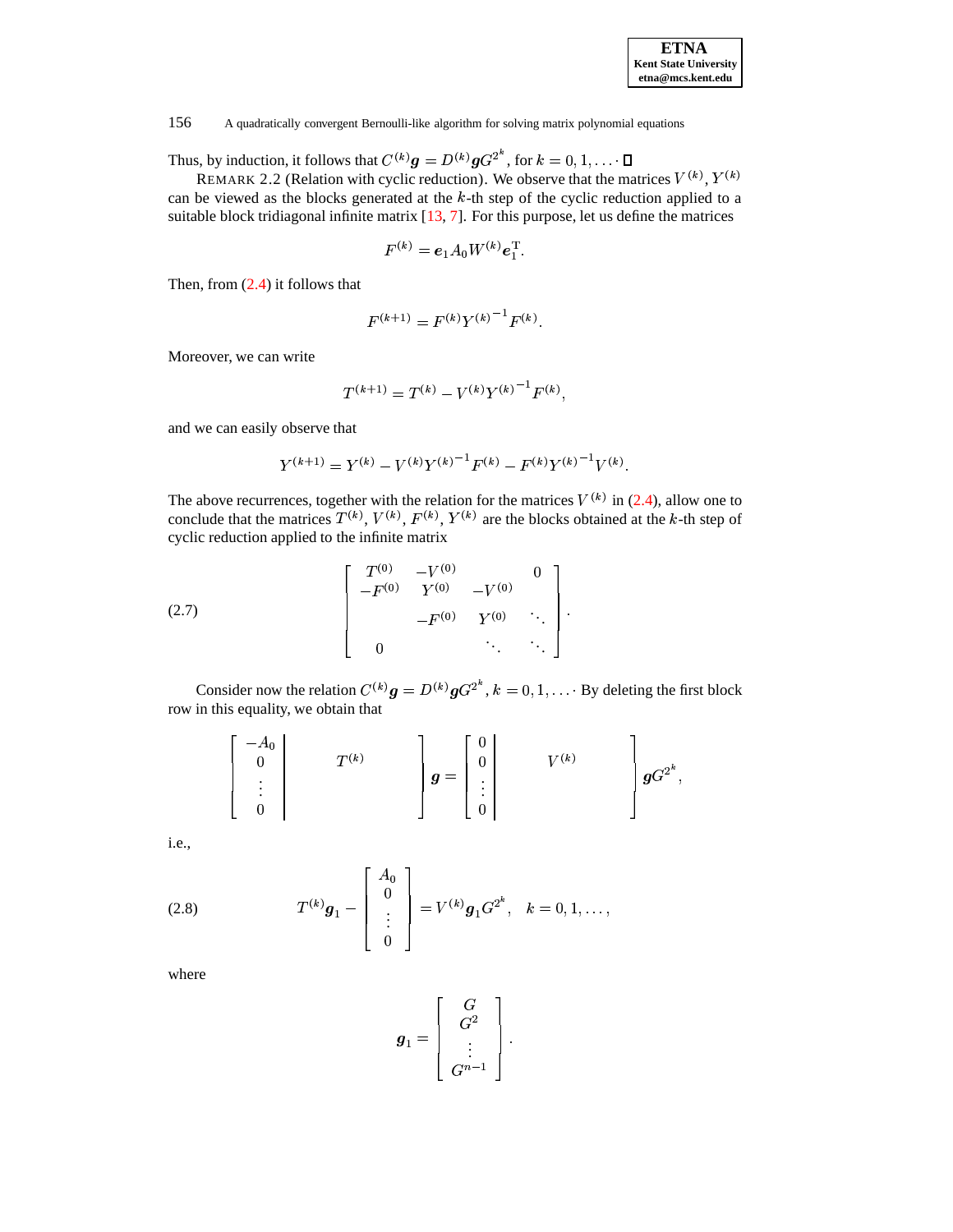If the right hand side of equation  $(2.8)$  converges to zero, we may approximate G with the first block entry  $X_1$  of the solution of the linear system

<span id="page-6-0"></span>(2.9) 
$$
T^{(k)}\begin{bmatrix} X_1 \\ X_2 \\ \vdots \\ X_{n-1} \end{bmatrix} = \begin{bmatrix} A_0 \\ 0 \\ \vdots \\ 0 \end{bmatrix},
$$

for a sufficiently large value of k. Moreover, due to the special structure of  $T^{(k)}$ , in order to compute  $X_1$  in [\(2.9\)](#page-6-0), it is sufficient to solve the  $m \times m$  linear system

 $\lambda$ 

<span id="page-6-1"></span>& 7 ( (2.10)

where  $d_1^{(k)}$  denotes the first block component of the block vector  $d^{(k)}$ . In fact, such conver gence property holds, as we will show in the next theorem. Before stating this convergence result, we need to introduce the polynomial of degree at most  $mn$ 

<span id="page-6-2"></span>(2.11) 
$$
a(z) = \det(zI - \sum_{i=0}^{n} z^{i} A_{i}).
$$

We may assume, without loss of generality, that 1 is the only zero of  $a(z)$  having modulus one  $[15]$ . Under this assumption, since the M/G/1 Markov chain is positive recurrent, the function  $a(z)$  has m zeros in the closed unit disk (including a zero equal to 1) and  $m(n-1)$ zeros outside the unit disk, where we put zeros equal to infinity if  $A_n$  is singular; moreover, the matrix G is stochastic and its eigenvalues are the zeros of  $a(z)$  in the closed unit disk (see [\[27,](#page-16-0) [15\]](#page-16-12)).

<span id="page-6-3"></span>THEOREM 2.3. Let  $\sigma = 1/\min\{|z| : |z| > 1, a(z) = 0\}$ . Then for any matrix norm *and for any*  $\epsilon > 0$  *such that*  $\epsilon + \sigma < 1$ *, one has*  $||V^{(k)}|| = O((\sigma + \epsilon)^{2^k})$ *.* 

*Proof.* Consider the polynomial  $q(z) = \det(zI - F^{(0)} - z^2V^{(0)})$ , having degree at most  $2m(n-1)$ . Since the rank of  $F^{(0)}$  is at most m, it follows that  $\xi = 0$  is a zero of  $q(z)$  of multiplicity at least  $(n-2)m$ . Moreover, for the properties of block Frobenius matrices, if  $\xi$ is a zero of  $a(z)$ , then  $\xi$  is a zero of  $q(z)$ . Thus,  $\xi$  is a zero of  $q(z)$  if and only if  $\xi$  is a zero of  $z^{(n-2)m}a(z)$ . From this property, since the M/G/1 Markov chain is positive recurrent, it follows that  $q(z)$  has exactly  $m(n-1)$  zeros inside the closed unit disk (see [\[15\]](#page-16-12)). Hence, from the results of [\[15\]](#page-16-12), the matrix equations  $X = V^{(0)} + X^2 F^{(0)}$  and  $X = F^{(0)} + V^{(0)} X^2$ have a minimal nonnegative solution R and G, respectively, such that  $\rho(R) = \sigma$ , and G is stochastic. From Remark [2.2](#page-5-1) and from the results of [\[7\]](#page-15-0), it follows that

$$
-V^{(k)} + \hat{R}^{2^k} Y^{(k)} - \hat{R}^{2 \cdot 2^k} F^{(k)} = 0, \quad F^{(k)} + Y^{(k)} \hat{G}^{2^k} - V^{(k)} \hat{G}^{2 \cdot 2^k} = 0, \quad k \ge 0.
$$

From the results on cyclic reduction applied to quadratic matrix polynomials of [\[7,](#page-15-0) [4\]](#page-15-8), one has that the sequence  $\{F^{(k)}\}_k$  is uniformly bounded and that  $\{V^{(k)}\}_k$  converges to zero as  $O((\sigma + \epsilon)^{2^{\kappa}})$ , for any  $\epsilon > 0$  such that  $\sigma + \epsilon < 1$ .  $\square$ 

Since G is a stochastic matrix, the entries of  $g_1$  and of  $G^{2^{\infty}}$  are nonnegative and bounded from above by a constant. Therefore, for the right hand-side of  $(2.8)$ , we have that

$$
||V^{(k)}g_1G^{2^k}|| = O((\sigma + \epsilon)^{2^k}).
$$

As a corollary of the above theorem we have also that, if the norm of  $Y^{(k)}$ <sup>-1</sup> remains bounded from above by a constant for any k, then the sequence  $\{d^{(k)}\}_k$  is convergent.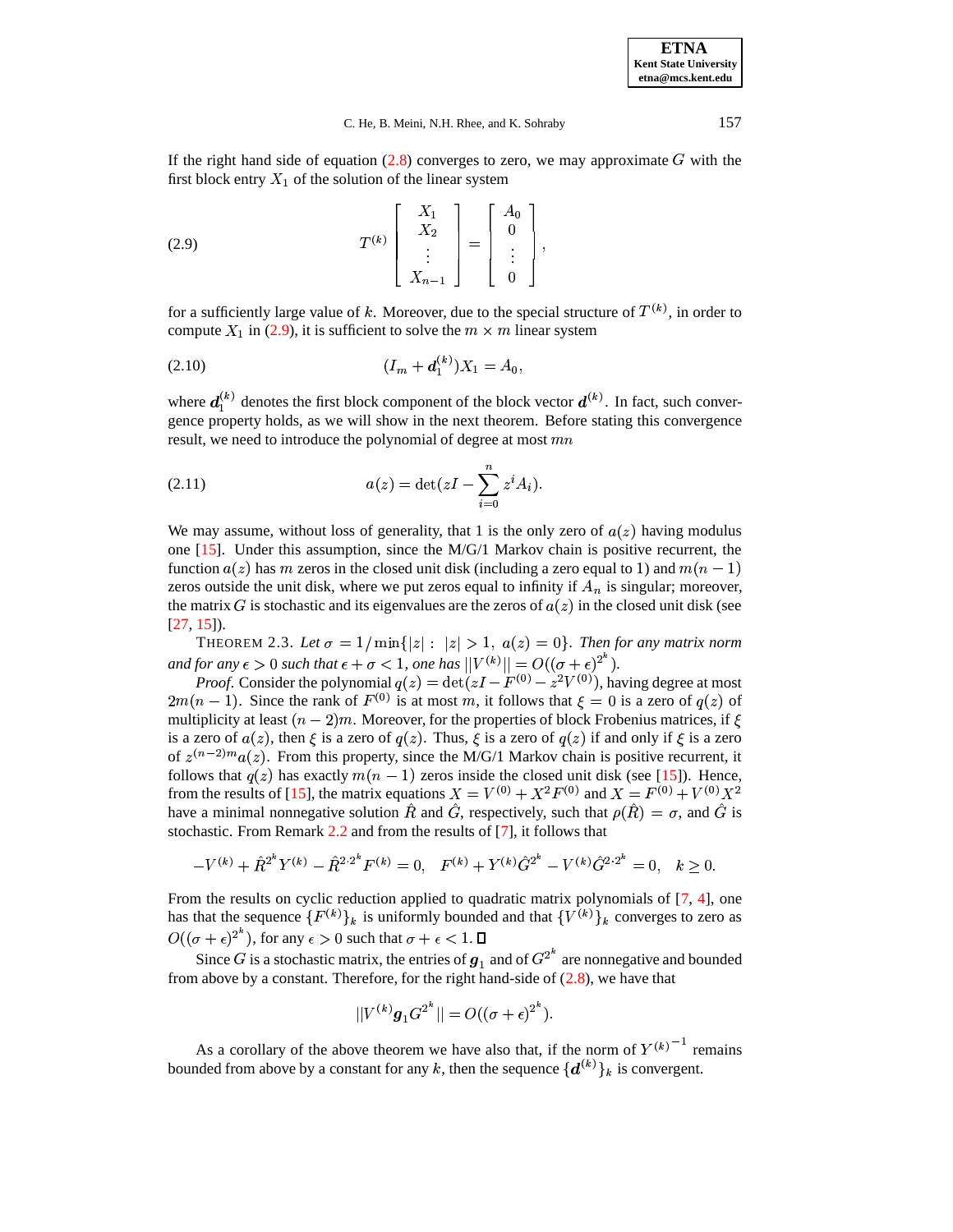

The resulting algorithm is the following:

ALGORITHM 2.4.

INPUT: Nonnegative matrices  $A_i$ ,  $i = 0, \ldots, n$ , a small real number  $\epsilon > 0$  for the stopping condition, a matrix norm  $||\cdot||.$ 

OUTPUT: An approximation  $\tilde{G}$  of the minimal nonnegative solution of [\(1.1\)](#page-0-1). COMPUTATION:

1. Set  $A_0 = (I - A_1)^{-1} A_0$ , A. 2. Set  $k = 0$  and  $\lambda^{-1}A_0, A_i = (I-A_1)^{-1}A_i, i =$  $-1A_i, i = 2, \ldots, n, A_1 = 0.$ 

$$
W^{(0)} = I_m, \ \mathbf{d}^{(0)} = 0, \ \mathbf{s}^{(0)} = 0, \ \ V^{(0)} = \begin{bmatrix} A_2 & A_3 & \dots & A_n \\ I_m & 0 & \dots & 0 \\ & \ddots & \ddots & \vdots \\ 0 & I_m & 0 \end{bmatrix}.
$$

<span id="page-7-0"></span>3. Compute

$$
d^{(k+1)} = d^{(k)} - V^{(k)} Y^{(k)}^{-1} e_1 A_0 W^{(k)},
$$
  
\n
$$
W^{(k+1)} = W^{(k)} (e_1^{\mathrm{T}} Y^{(k)}^{-1} e_1) A_0 W^{(k)},
$$
  
\n
$$
V^{(k+1)} = V^{(k)} Y^{(k)}^{-1} V^{(k)},
$$
  
\n
$$
s^{(k+1)\mathrm{T}} = s^{(k)\mathrm{T}} - W^{(k)} e_1^{\mathrm{T}} Y^{(k)}^{-1} V^{(k)},
$$

where  $Y^{(k)} = I_{m(n-1)} + d^{(k)} e_1^{\mathrm{T}} + e_1 A_0 s^{(k) \mathrm{T}}$ . .

4. If  $||d_1^{(k+1)} - d_1^{(k)}|| \ge \epsilon$ , where  $d_1^{(k)}$  is the first block c  $\|d_1^{(k+1)} - d_1^{(k)}\| \ge \epsilon$ , where  $\left|\frac{k}{1}\right| \geq \epsilon$ , where  $\left|\frac{d}{1}\right|^{(k)}$  is the first  $i_{1}^{(k)}$  is the first block component of  $d^{(k)}$ , then set<br>corrected solve the linear system (2.10) and output  $k = k + 1$  and repeat step [3.](#page-7-0) Otherwise solve the linear system [\(2.10\)](#page-6-1) and output  $\tilde{G}=X_1.$ 

From [\(2.5\)](#page-3-1) it follows that the matrix  $Y^{(k)}$ ,  $k \geq 0$ , is the identity matrix plus a correction in the first block row and in the first block column. In particular, we have

$$
Y^{(k)^{-1}} = I_{m(n-1)} - \left[ e_1 A_0 \mid \boldsymbol{d}^{(k)} \right] \Theta^{(k)} \left[ \frac{\boldsymbol{s}^{(k)T}}{\boldsymbol{e}_1^T} \right],
$$

where

$$
\Theta^{(k)} = \left(I_{2m} + \left[ \begin{array}{cc} s^{(k)\text{T}}e_1 A_0 & s^{(k)\text{T}} d^{(k)} \\ A_0 & e_1^\text{T} d^{(k)} \end{array} \right] \right)^{-1}.
$$

Hence the computation of  $d^{(k)}$ ,  $Y^{(k)}$  –  $^1$ ,  $W^{(k)}$  and  $s^{(k)}$  can be reduced to operations between block vectors, with a computational cost of  $O(m^3n)$  arithmetic operations. The matrix  $V^{(k)}$ ,  $k > 1$ , does not have any evident structure, since it is a full matrix. For this reason the computation of this matrix can amount to  $O(m^3n^2)$  arithmetic operations, which is a very high cost. In section [3](#page-8-0) we will show that also the matrix  $V^{(k)}$  has a structure, which relies on the concept of displacement rank. By using this concept we will show that the matrix  $V^{(k)}$  is represented by at most 4 block vectors, and these block vectors can be computed by means of FFTs with  $O(m^3n + m^2n \log n)$  ops.

Concerning the nonsingularity of  $Y^{(k)}$ , from Remark [2.2](#page-5-1) and from the results of [\[4\]](#page-15-8) we have that  $Y^{(k)}$  is nonsingular if and only if the  $(2<sup>k</sup> - 1) \times (2<sup>k</sup> - 1)$  block leading principal submatrix of the matrix of  $(2.7)$  is nonsingular. We were not able to show that these submatrices are nonsingular. In the numerical experiments we have never encountered singularity. In any case, if we would encounter singularity, we could apply a doubling strategy, as described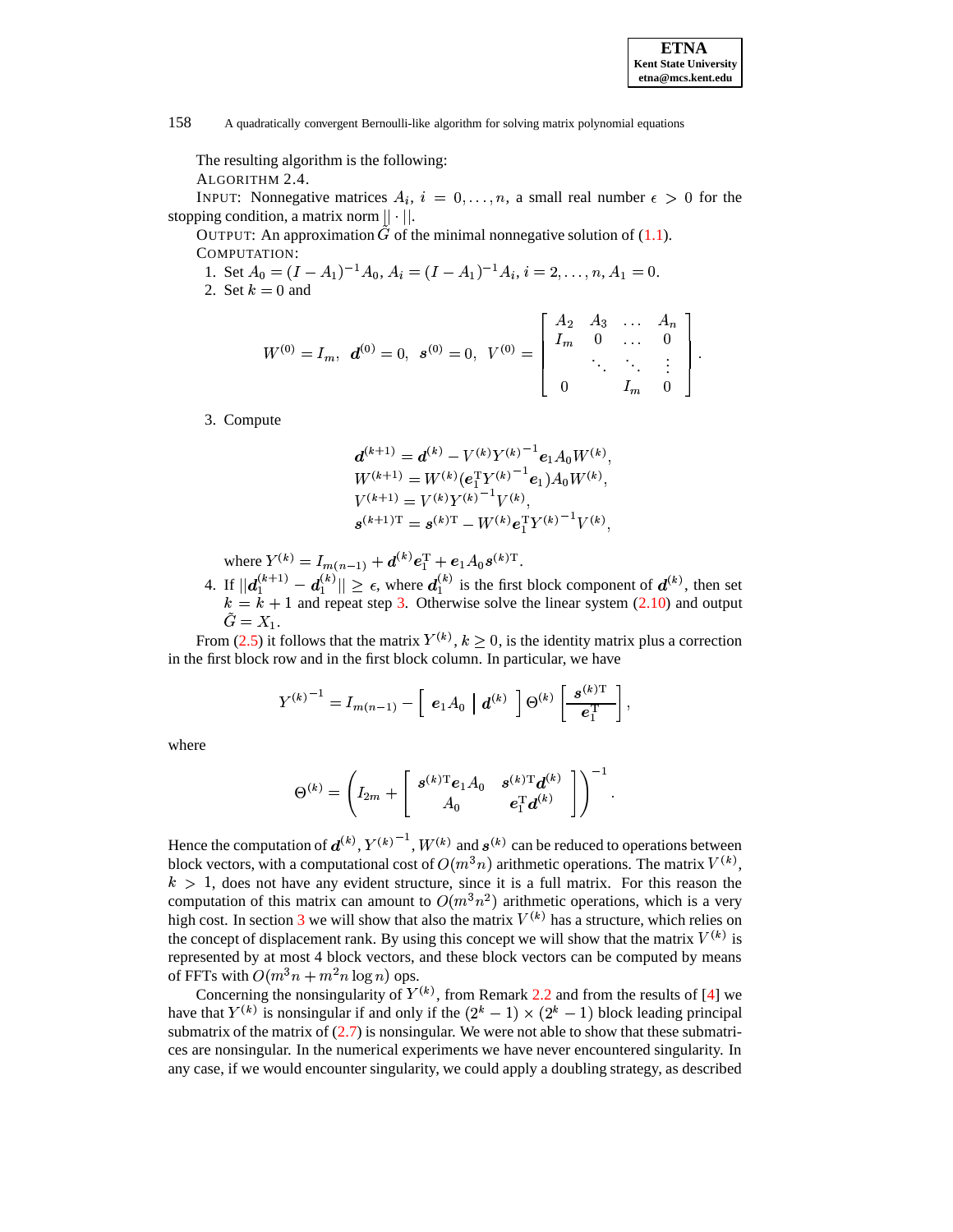in  $[3]$ , until nonsingularity is obtained. We refer the reader to  $[3]$  for details. The same technique can be used to overcome a possible ill-conditioning of the matrices  $Y^{(k)}$ . It can be shown (see [\[7\]](#page-15-0)) that the sequence  ${Y^{(k)}}_k$  converges to a nonsingular matrix. However, it is not clear what the conditioning of the limit matrix is.

In principle, we could directly apply our algorithm to the pair  $(C, D)$ , instead of to the pair  $(C, D)$ . In other words, we could choose  $C^{(0)} = C$  and  $D^{(0)} = D$ , instead of  $C^{(0)} = C$  and  $D^{(0)} = D$ . However, by starting with  $C^{(0)} = C$  and  $D^{(0)} = D$  the structure of the matrices  $\{C^{(k)}\}_{k>1}$ ,  $\{D^{(k)}\}_{k>1}$  that we generate is simplified, compared to the case  $C^{(0)} = C$  and  $D^{(0)} = D$ . Thus we have chosen to use the pair  $(C, D)$ .

<span id="page-8-0"></span>**3. The algorithm revised with displacement properties.** In this section we show that the matrices  $V^{(k)}$ ,  $k \geq 0$ , have a displacement structure. In particular, we show that they have block displacement rank at most 3 and we provide recursive formulas for the generators. These formulas allow usto implement a version of our algorithm with low computational cost, which fully exploits the Toeplitz structure of the involved matrices. We recall in Appendix A the concept and the properties of displacement rank, the definition of block Toeplitz-like matrices, and the fast algorithms for computing the product of a block Toeplitz matrix and a block vector.

For any  $k \geq 0$ , let us define the quadratic matrix polynomial

$$
\phi^{(k)}(z) = -V^{(k)} + zY^{(k)} - z^2 e_1 A_0 W^{(k)} e_1^{\mathrm{T}}.
$$

The next theorem shows that, for any z and for any  $k \geq 0$ , the matrix  $\phi^{(k)}(z)$  has displacement rank at most 3, with respect to the block displacement operator  $\Delta(A) = ZA - AZ$ , where

$$
Z = \left[ \begin{array}{ccc} 0 & & 0 \\ I_m & 0 & \\ & \ddots & \ddots \\ 0 & & I_m & 0 \end{array} \right].
$$

THEOREM 3.1. *For any z and for any*  $k \geq 0$  *we have* 

<span id="page-8-1"></span>
$$
(3.1) \quad \frac{\Delta(\phi^{(k)}(z))}{(\mathbf{u}^{(k)}+z\mathbf{e}_1Q^{(k)})\mathbf{e}_1^{\mathrm{T}}\phi^{(k)}(z)+\phi^{(k)}(z)\mathbf{e}_1(\mathbf{r}^{(k)\mathrm{T}}+zW^{(k)}\mathbf{e}_1^{\mathrm{T}})-\mathbf{e}_1\boldsymbol{\gamma}^{\mathrm{T}}\phi^{(k)}(z),
$$

*where*

<span id="page-8-2"></span>(3.2)  
\n
$$
\gamma^{\mathrm{T}} = [0, A_3, \dots, A_n],
$$
\n
$$
\mathbf{u}^{(0)} = \mathbf{e}_2, \quad Q^{(0)} = -I,
$$
\n
$$
\mathbf{r}^{(0)\mathrm{T}} = \mathbf{0}^{\mathrm{T}},
$$
\n
$$
\mathbf{u}^{(k+1)} = \mathbf{u}^{(k)} + V^{(k)}Y^{(k)^{-1}}\mathbf{e}_1Q^{(k)},
$$
\n
$$
Q^{(k+1)} = A_0W^{(k)}(\mathbf{e}_1^{\mathrm{T}}Y^{(k)^{-1}}\mathbf{e}_1)Q^{(k)},
$$
\n
$$
\mathbf{r}^{(k+1)\mathrm{T}} = \mathbf{r}^{(k)\mathrm{T}} + W^{(k)}\mathbf{e}_1^{\mathrm{T}}Y^{(k)^{-1}}V^{(k)}.
$$

*Proof*. Let us prove the theorem by induction:

$$
\Delta(\phi^{(0)}(z)) = Z\phi^{(0)}(z) - \phi^{(0)}(z)Z =
$$
  
-  $\mathbf{e}_2[A_2 + z^2 A_0, A_3, \dots, A_n] + \mathbf{e}_1[A_3, \dots, A_n, 0] =$   
 $\mathbf{e}_2\mathbf{e}_1^T\phi^{(0)}(z) - \mathbf{e}_2z\mathbf{e}_1^T - \mathbf{e}_1\mathbf{e}_1^T\phi^{(0)}(z)Z.$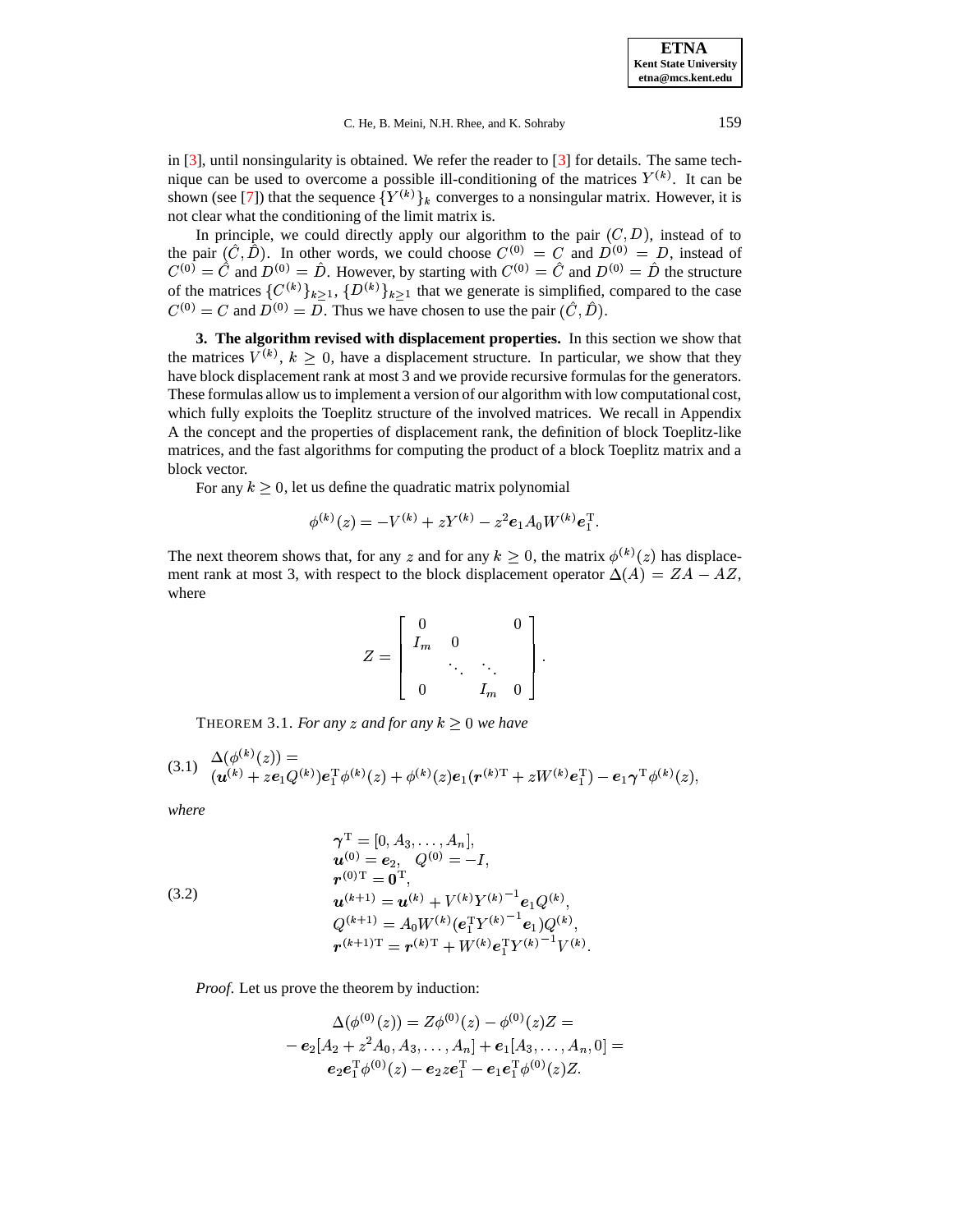It is a simple calculation to show that

$$
-e_2 z e_1^{\mathrm{T}} - e_1 e_1^{\mathrm{T}} \phi^{(0)}(z) Z = -e_1 z e_1^{\mathrm{T}} \phi^{(0)}(z) + \phi^{(0)}(z) e_1 z e_1^{\mathrm{T}} - e_1 \gamma^{\mathrm{T}} \phi^{(0)}(z).
$$

Hence

 $\mathcal{L}$ 

$$
\Delta(\phi^{(0)}(z)) = (e_2 - z e_1) e_1^{\mathrm{T}} \phi^{(0)}(z) + \phi^{(0)}(z) e_1 z e_1^{\mathrm{T}} - e_1 \gamma^{\mathrm{T}} \phi^{(0)}(z).
$$

Now, let us assume that [\(3.1\)](#page-8-1) holds for a  $k \geq 0$ , and let us show it for  $k + 1$ . For Re-mark [2.2](#page-5-1) and for the results of [\[9\]](#page-15-10)  $\phi^{(k+1)}(z^2) = 2zB(z)^{-1}$ , where  $B(z) = (\phi^{(k)}(z))^{-1}$  –  $(\phi^{(k)}(-z))^{-1}$ . Thus, since (compare [\[9\]](#page-15-10)) 

$$
B(z)^{-1} = -\phi^{(k)}(z)Y^{(k)^{-1}}\phi^{(k)}(-z)/(2z) = -\phi^{(k)}(-z)Y^{(k)^{-1}}\phi^{(k)}(z)/(2z),
$$

we obtain, after some algebraic manipulations:

$$
\Delta(\phi^{(k+1)}(z^2)) = 2z\Delta(B(z)^{-1}) =
$$
\n
$$
2zB(z)^{-1}(\phi^{(k)}(z)^{-1}\Delta(\phi^{(k)}(z))\phi^{(k)}(z)^{-1}
$$
\n
$$
- \phi^{(k)}(-z)^{-1}\Delta(\phi^{(k)}(-z))\phi^{(k)}(-z)^{-1})B(z)^{-1} =
$$
\n
$$
\mathbf{u}^{(k)}\mathbf{e}_1^{\mathrm{T}}\phi^{(k+1)}(z^2) - (\phi^{(k)}(z) + \phi^{(k)}(-z))Y^{(k)^{-1}}\mathbf{e}_1Q^{(k)}\mathbf{e}_1^{\mathrm{T}}\phi^{(k+1)}(z^2)/2 +
$$
\n
$$
\phi^{(k+1)}(z^2)\mathbf{e}_1\mathbf{r}^{(k)\mathrm{T}} - \phi^{(k+1)}(z^2)\mathbf{e}_1W^{(k)}\mathbf{e}_1^{\mathrm{T}}Y^{(k)^{-1}}(\phi^{(k)}(z)) + \phi^{(k)}(-z)) / 2 -
$$
\n
$$
\mathbf{e}_1\gamma^{\mathrm{T}}\phi^{(k+1)}(z^2) =
$$
\n
$$
\left((\mathbf{u}^{(k)} + V^{(k)}Y^{(k)^{-1}}\mathbf{e}_1Q^{(k)}) + z^2\mathbf{e}_1A_0W^{(k)}(\mathbf{e}_1^{\mathrm{T}}Y^{(k)^{-1}}\mathbf{e}_1)Q^{(k)}\right)\mathbf{e}_1^{\mathrm{T}}\phi^{(k+1)}(z^2) +
$$
\n
$$
\phi^{(k+1)}(z^2)\mathbf{e}_1\left((\mathbf{r}^{(k)\mathrm{T}} + W^{(k)}\mathbf{e}_1^{\mathrm{T}}Y^{(k)^{-1}}V^{(k)}) + z^2W^{(k)}(\mathbf{e}_1^{\mathrm{T}}Y^{(k)^{-1}}\mathbf{e}_1)A_0W^{(k)}\right) -
$$
\n
$$
\mathbf{e}_1\gamma^{\mathrm{T}}\phi^{(k+1)}(z^2).
$$

From the above theorem, since  $V^{(k)} = -\phi^{(k)}(0)$  we immediately obtain the following property of the matrices  $V^{(k)}$ ,  $k \geq 0$ :

THEOREM 3.2. For any  $k \geq 0$  the matrices  $V^{(k)}$  have the following displacement *structure:*

$$
\Delta(V^{(k)}) = \boldsymbol{u}^{(k)} \boldsymbol{e}_1^{\mathrm{T}} V^{(k)} + V^{(k)} \boldsymbol{e}_1 \boldsymbol{r}^{(k)\mathrm{T}} - \boldsymbol{e}_1 \boldsymbol{\gamma}^{\mathrm{T}} V^{(k)},
$$

*where*  $\mathbf{u}^{(k)}$ ,  $\mathbf{r}^{(k)}$ ,  $\boldsymbol{\gamma}$  are defined in [\(3.2\)](#page-8-2).

From the above theorem, the matrix  $V^{(k)}$  is only defined in terms of the block vectors  $\mathbf{u}^{(k)}$ ,  $\mathbf{r}^{(k)}$ ,  $\mathbf{e}_1^{\mathrm{T}} V^{(k)}$ ,  $V^{(k)}e_1$ ,  $\gamma^{\mathrm{T}} V^{(k)}$ . The computation of these vectors can be performed by using the fast techniques recalled in Appendix A, which rely on the displacement structure of  $V^{(k)}$ . In particular, from [\(2.4\)](#page-3-2), we have

$$
\bm{e}_1^{\rm T} V^{(k+1)} = \bm{e}_1^{\rm T} V^{(k)} Y^{(k)^{-1}} V^{(k)}.
$$

Thus, given  $e_1^T V^{(k)}$ , the vector  $y^T = e_1^T V^{(k)} Y^{(k)}$  is computed by means of  $O(nm^3)$ ops, by using the structure of  $Y^{(k)}$ . The product  $y^T V^{(k)}$  is computed by exploiting the displacement structure of  $V^{(k)}$ , by means of  $O(m^2n \log n + m^3n)$  ops.

<span id="page-9-0"></span>**4. Algorithm for** R. Our algorithm can be used to solve the dual problem, that is, computing  $R$  which satisfies the polynomial equation [\(1.2\)](#page-0-0).

Since the Markov chain is positive recurrent, the polynomial  $a(z)$  of [\(2.11\)](#page-6-2) has m zeros inside the open unit disk and  $m(n - 1)$  eigenvalues outside the open unit disk. Moreover,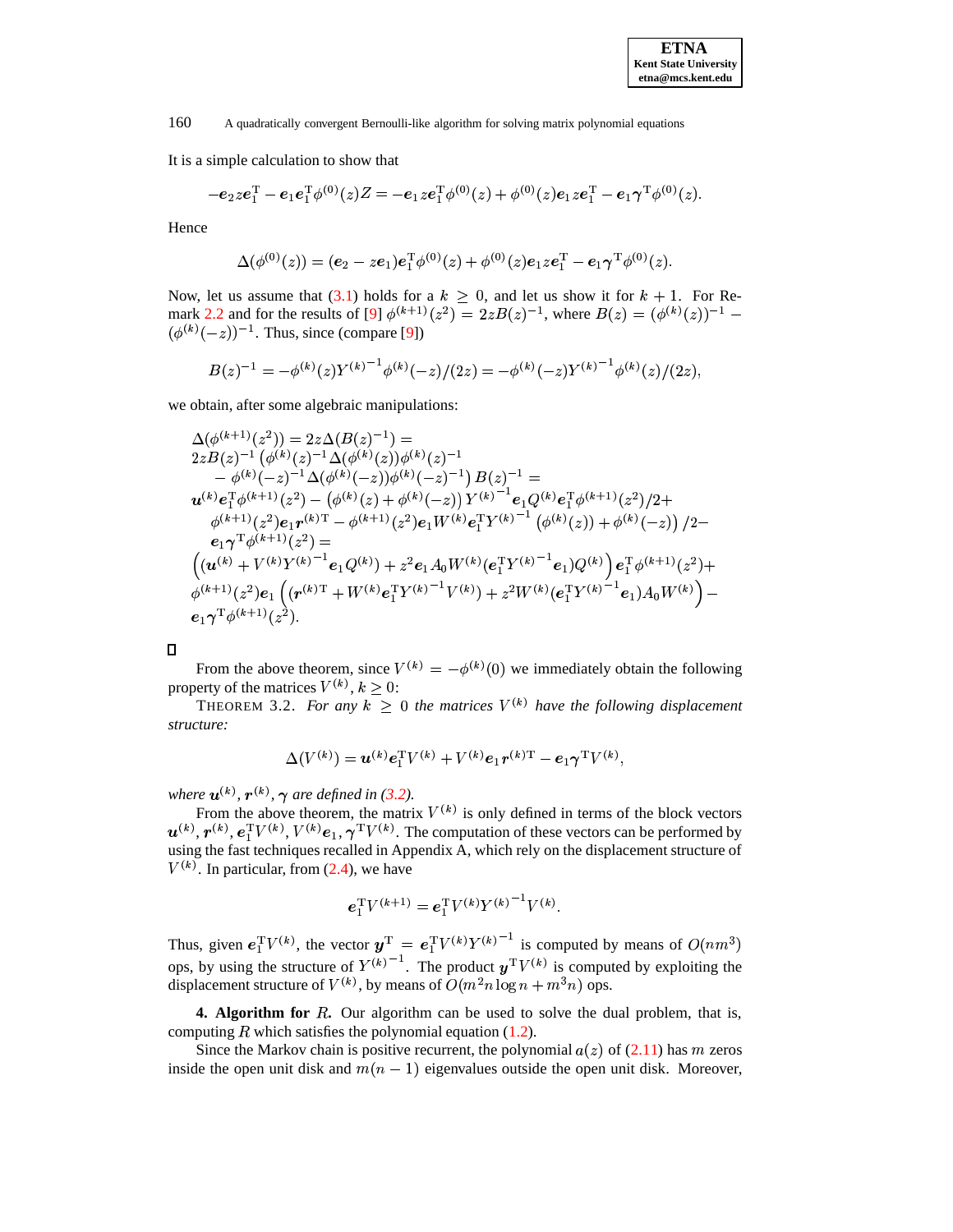we may assume, without loss of generality, that  $z = 1$  is the only zero of modulus one. The matrix R has spectral radius less than one, and its eigenvalues are the zeros of  $a(z)$  in the open unit disk.

Note that the equation  $(1.2)$  is equivalent to

$$
R^{\mathrm{T}} = A_0^{\mathrm{T}} + A_1^{\mathrm{T}} R^{\mathrm{T}} + \cdots + A_n^{\mathrm{T}} (R^{\mathrm{T}})^n
$$

and  $R<sup>T</sup>$  satisfies  $Cr = Dr R<sup>T</sup>$ , where

$$
\boldsymbol{r} = \left[\begin{array}{c} I \\ R^{\mathrm{T}} \\ (R^{\mathrm{T}})^2 \\ \vdots \\ (R^{\mathrm{T}})^{n-1} \end{array}\right],
$$

and C, D are as defined in [\(1.4\)](#page-1-1), where the  $A_i$  are replaced with  $A_i^{\mathrm{T}}$ .

Thus, we may apply exactly the same algorithm. As for the algorithm for  $G, \xi$  is a zero of  $q(z) = \det(zI - F^{(0)} - z^2V^{(0)})$  if and only if  $\xi$  is a zero of  $a(z)z^{m(n-2)}$ . In particular, since  $a(z)$  has exactly m zeros inside the open unit disk, then  $q(z)$  has exactly  $m(n-1)$  zeros inside the open unit disk.

The matrix  $V^{(0)} + F^{(0)}$  is not stochastic, but it is a simple calculation to show that the matrix  $V^{(0)} + F^{(0)}$  is stochastic, where  $V^{(0)} = (I \otimes D(\pi))^{-1} V^{(0)} (I \otimes D(\pi))$ ,  $F^{(0)} =$  $(I \otimes D(\pi))^{-1}F^{(0)}(I \otimes D(\pi)), D(\pi)$  is the  $m \times m$  diagonal matrix whose diagonal elements are the entries of  $\pi$ , and  $\pi$  is the steady state vector of  $A = \sum_{i=0}^{n} A_i$ . are the entries of  $\pi$ , and  $\pi$  is the steady state vector of  $A = \sum_{i=0}^{n} A_i$ .

From the results of [\[15\]](#page-16-12), the matrix equations  $X = V^{(0)} + X^2 F^{(0)}$  and  $X = F^{(0)} +$  $V^{(0)}X^2$  have a minimal nonnegative solution R and G, respectively, such that  $\rho(G) = \theta$ , where  $\theta = \max\{|z| : |z| < 1$ ,  $a(z) = 0\}$ , and  $\rho(R) = 1$ . Let us define  $F^{(k)} = (I \otimes$  $(D(\pi))^{-1}F^{(k)}(I\otimes D(\pi))$ ,  $V^{(k)} = (I\otimes D(\pi))^{-1}V^{(k)}(I\otimes D(\pi))$ . As for the algorithm for G, from Remark [2.2](#page-5-1) and from the results of [\[7,](#page-15-0) [4\]](#page-15-8), the sequence  $\{V^{(k)}\}_k$  is uniformly bounded and  $\{F^{(k)}\}_k$  converges to zero of order  $O((\theta + \epsilon)^{2^k})$ , for any  $\epsilon > 0$  such that  $\theta + \epsilon < 1$ . In particular, the same convergence properties hold for  $\{V^{(k)}\}_k$  and  $\{F^{(k)}\}_k$ . Since  $\rho(R) = \theta$ , for the right hand-side of [\(2.8\)](#page-5-0), we have

$$
||V^{(k)}{\bm r}_1 R^{2^k}|| = O((\epsilon + \theta)^{2 \cdot 2^k})
$$

for any matrix norm.

<span id="page-10-0"></span>**5. Shifting technique.** The speed of convergence of our algorithm can be improved by applying the shifting technique introduced in [\[17\]](#page-16-10) for Quasi-Birth-Death problems, and expressed in [\[5,](#page-15-11) [10\]](#page-15-12) in functional form as follows. Let  $u$  be a nonnegative vector of length k such that  $u^{\mathrm{T}}e = 1$ . Define the rank one matrix  $E = eu^{\mathrm{T}}$  and the matrix Laurent polynomial  $E(z) = I - z^{-1}E$ . Observe that, by setting

$$
\hat{A}(z) = \hat{A}_0 + z\hat{A}_1 + z^2\hat{A}_2 + \ldots + z^n\hat{A}_n,
$$

where

(5.1) 
$$
\hat{A}_0 = A_0 + \left(\sum_{j=1}^n A_j - I\right) E = A_0 (I - E),
$$

$$
\hat{A}_i = A_i + \left(\sum_{j=i+1}^n A_j\right) E, \text{ for } i = 1, ..., n-1,
$$

$$
\hat{A}_n = A_n,
$$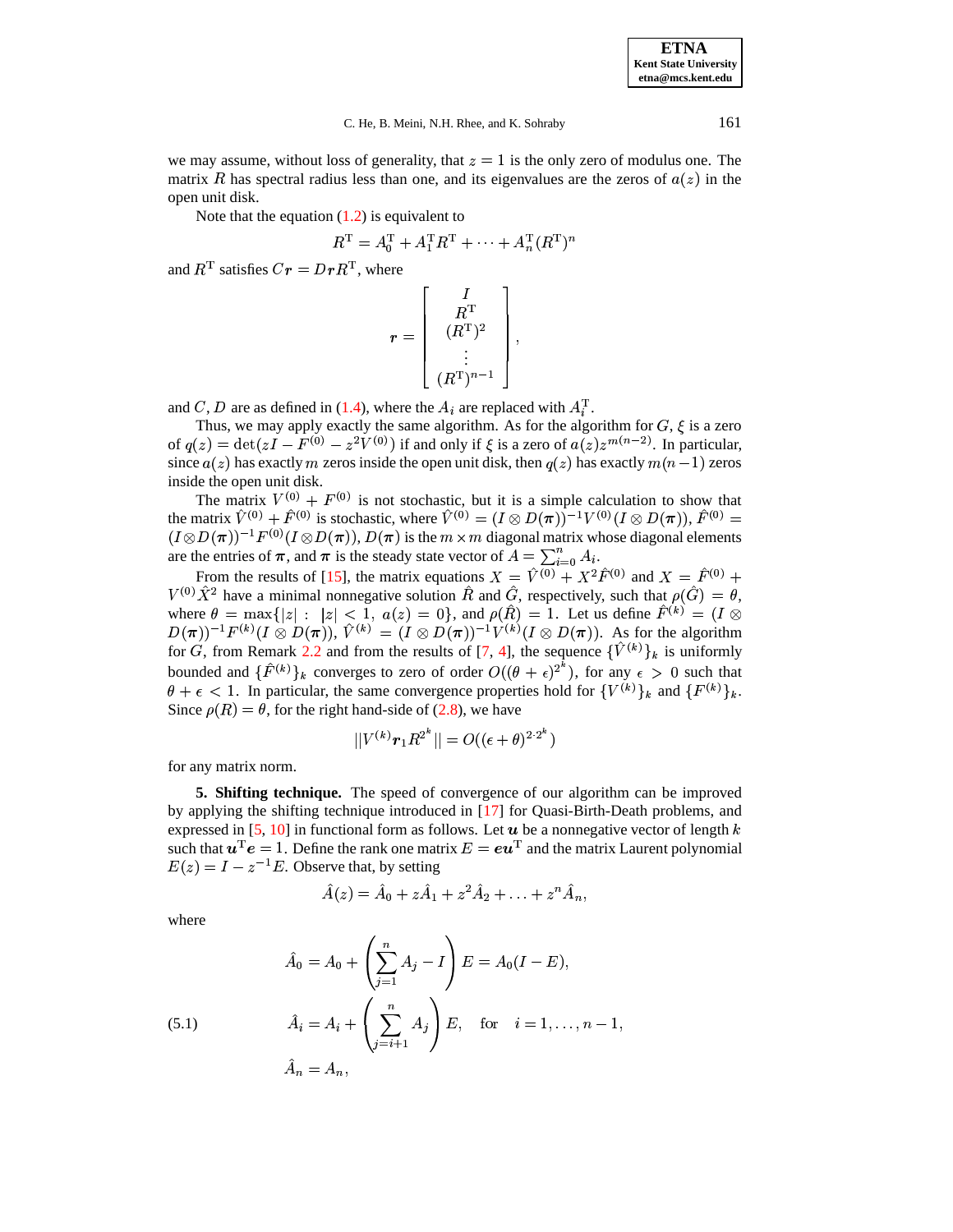since  $A_0 E = 0$  and  $E^i = E$  for any  $i > 0$ , we have

$$
zI - A(z) = (zI - \hat{A}(z))E(z).
$$

Now, for the sake of simplicity assume that  $A_n$  is nonsingular (the case where  $\det A_n =$ <br>n be tracted by means of a continuity grampet). Since  $\hat{A} = A$  the polynomials 0 can be treated by means of a continuity argument). Since  $A_n = A_n$  the polynomials  $g(x) = det(xI - A(x))$  and  $\hat{g}(x) = det(xI - \hat{A}(x))$  have the same degree and therefore the  $a(z) = \det(zI - A(z))$  and  $\hat{a}(z) = \det(zI - A(z))$  have the same degree, and, therefore the same number of roots.

Since the matrix  $I - z^{-1}E$  is defined for  $z \neq 0$  and is singular only for  $z = 1$ , we deduce that if  $\lambda$  is a zero of  $a(z)$  and  $\lambda \neq 0, 1$ , then it is a zero of  $\hat{a}(z)$  and vice-versa. Moreover,  $a(1) = 0$ . Thus, we obtain that  $\hat{a}(z)$  has the same zeros as  $a(z)$  except for  $z = 1$  which is replaced in the case of  $\hat{a}(z)$  by  $z = 0$ .

Let us now consider the problem of computing  $G$ . Since we have assumed that 1 is the only zero of  $a(z)$  having modulus 1, we may define, as in [\[17\]](#page-16-10), the matrix  $H = G - \epsilon \mathbf{u}^{\mathrm{T}}$ . . Then, it is easy to see that the eigenvalues of  $H$  are those of  $G$  except that in the case of the eigenvalue 1 of G is replaced by 0. Moreover,  $e$  is an eigenvector of H corresponding to the eigenvalue 0, and hence  $He = 0$ . So we have

<span id="page-11-0"></span>
$$
G^i=(H+\boldsymbol{e}\boldsymbol{u}^{\rm T})^i=H^i+\boldsymbol{e}\boldsymbol{u}^{\rm T}H^{i-1}+\ldots+\boldsymbol{e}\boldsymbol{u}^{\rm T}H+\boldsymbol{e}\boldsymbol{u}^{\rm T},\quad i=1,2\ldots,n.
$$

So replacing G by  $H + \epsilon u^{\perp}$  in [\(1.1\)](#page-0-1), we obtain the following shifted equation

(5.2) 
$$
H = B_0 + B_1 H + \ldots + B_n H^n
$$

where  $B_i = \tilde{A}_i$ . As before, the solution H of the equation [\(5.2\)](#page-11-0) satisfies [\(2.1\)](#page-2-1), where in and D the matrices  $A_i$  are replaced with  $B_i$ , and G with H. Thus, assuming that all the intermediate matrices  $Y^{(k)}$  are non-singular, we may apply the same algorithm. By using the same arguments of the proof of Theorem [2.3](#page-6-3) we deduce that

$$
||V^{(k)} \boldsymbol{h}_1 H^{2^k}|| = O\left(( (\gamma + \epsilon) (\sigma + \epsilon))^{2^k} \right),
$$

where  $\gamma = \rho(H) < 1$ , for any  $\epsilon > 0$  such that  $\gamma + \epsilon < 1$ ,  $\sigma + \epsilon < 1$ .

As before we can apply a shifting technique to the equation [\(1.2\)](#page-0-0), where in this case the zero that is equal to 1 is moved to  $\infty$ , instead of to 0. Let

$$
A_0 = A_0,
$$
  
\n
$$
\hat{A}_1 = A_1 + A_0 E,
$$
  
\n
$$
\hat{A}_i = A_i + \left(\sum_{j=0}^{i-1} A_j - I\right) E = A_i - \left(\sum_{j=i}^n A_j\right) E, \text{ for } i = 2, ..., n.
$$

It turns out that  $R$  is also the solution of the shifted equation

$$
R = \hat{A}_0 + R\hat{A}_1 + \ldots + R^n\hat{A}_n
$$

as a direct result of the following identity

$$
A_0 e = \sum_{i=1}^{n-1} R^i (\sum_{j=i+1}^n A_j e),
$$

and that

 $\lambda$ 

$$
zI - A(z) = (zI - \hat{A}(z))(I - zE).
$$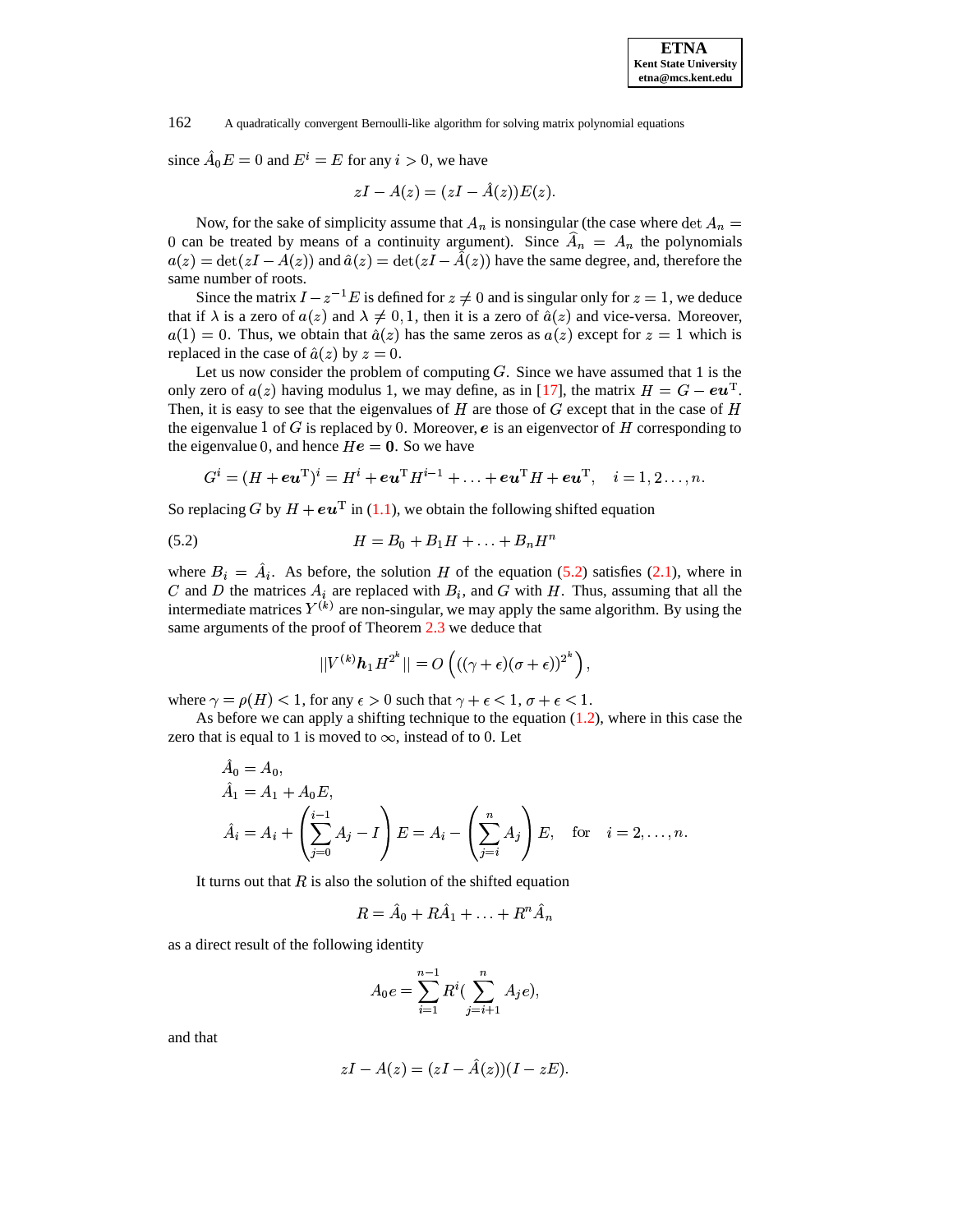C. He, B. Meini, N.H. Rhee, and K. Sohraby 163

|           |            | $1/\sigma$ | Iter. of Orig. Alg. | Iter. of Shifted Alg. |
|-----------|------------|------------|---------------------|-----------------------|
| $10^{-1}$ | 0.07831112 | 1.33333333 |                     | 5                     |
| $10^{-2}$ | 0.01174465 | 1.03030303 | 11                  | 4                     |
| $10^{-3}$ | 0.02074893 | 1.00300300 | 14                  | 4                     |
| $10^{-4}$ | 0.02164936 | 1.00030003 | 17                  | 4                     |
| $10^{-5}$ | 0.02173941 | 1.00003000 | 21                  | 4                     |
| $10^{-6}$ | 0.02174841 | 1.00000300 | 24                  | 5                     |
| $10^{-7}$ | 0.02174931 | 1.00000030 | 27                  | 4                     |
| $10^{-8}$ | 0.02174940 | 1.00000003 | 29                  | 5                     |

TABLE 6.1

*, , , and the number of iterations for Example 1*

<span id="page-12-0"></span>If  $\mu$  is the smallest zero in modulus of the polynomial  $a(z)$  among the zeros which are outside the unit circle, we obtain that

$$
||V^{(k)}\boldsymbol{r}_1R^{2^k}|| = O\left(\left((\theta+\epsilon)^2(1/\mu+\epsilon)\right)^{2^k}\right)
$$

for any  $\epsilon > 0$  such that  $\theta + \epsilon < 1$ ,  $1/\mu + \epsilon < 1$ .

**6. Numerical Examples.** We have implemented in MATLAB our algorithm for the computation of  $G$  and  $R$ , with and without the shifting technique. We have not used the displacement structure, thus in our results we report only the number of iterations and the residual error, and we do not report the execution time.

**6.1. Computing** G. We use the norm of the residual of the equation

$$
Res. = \|A_0 + A_1G + \ldots + A_nG^n - G\|_{\infty}
$$

to check the accuracy of the computed solution. The stopping criterion for the original and the shifted algorithms is

$$
\left\| \bm{d}_1^{(k+1)} - \bm{d}_1^{(k)} \right\|_\infty < 10^{-12}.
$$

EXAMPLE 1. We construct  $A_0 = W + \delta I$  and  $A_1 = A_2 = W$ , where W is the matrix having null diagonal entries and constant off-diagonal entries, and  $0 < \delta < 1$ . Note that the rate  $\rho = \pi^{T}(A_1 + 2A_2)e = 1 - \delta$ . Thus, as  $\delta$  approaches zero, the problem becomes more the  $p = \sqrt{(11 + 212)}e = 1$  of the results obtained with size  $m = 16$ .

able. Table 6.1 and 6.2 report the results obtained<br>EXAMPLE 2. We solve  $\sum_{i=0}^{10} A_i G^i = G$ . Th  $i = 0, 1, 2, \ldots, 10$ , where  $A_i$  are random matrices generated by the MATLAB command  $G^i = G$ . The matrices are  $= D^{-1}(s_i A_i)$ , for  $\sum_{i=0}^{10} A_i G^i = G$ . The matrices are  $A_i = D^{-1}(s_i A_i)$ , for rand. The matrix size m is 10. The scalars  $s_k$  are respectively  $s_0 = 1$ ,  $s_1 = 1$ ,  $s_2 = 0.0005$  $0.5, s_3 = 0.0025, s_4 = 0.125, s_5 = 0.001, s_6 = 0.0005, s_7 = 0.0001, s_8 = 0.00005, s_9 = 0.00005$  $0.00001, s_{10} = 0.00005$ . The matrix D is a diagonal matrix whose entries are the row sums 0.00001,  $s_{10} = 0.00005$ . The matrix D is a diagonal matrix whose entries are the row sums of  $\sum_{i=0}^{n} s_i \overline{A}_i$  so that  $(\sum_{i=0}^{n} A_i)e = e$ . In this example  $\gamma = 0.097488$  and  $1/\sigma = 1.0099$ . Table [6.3](#page-13-1) reports the results.

We observe that in both the examples the residual errors are very small, and that the shifting technique provides a much faster convergence rate.

**6.2. Computing** R. We use the norm of the residual of the equation

$$
Res. = \left\| A_0 + RA_1 + \ldots + R^n A_n - R \right\|_{\infty}.
$$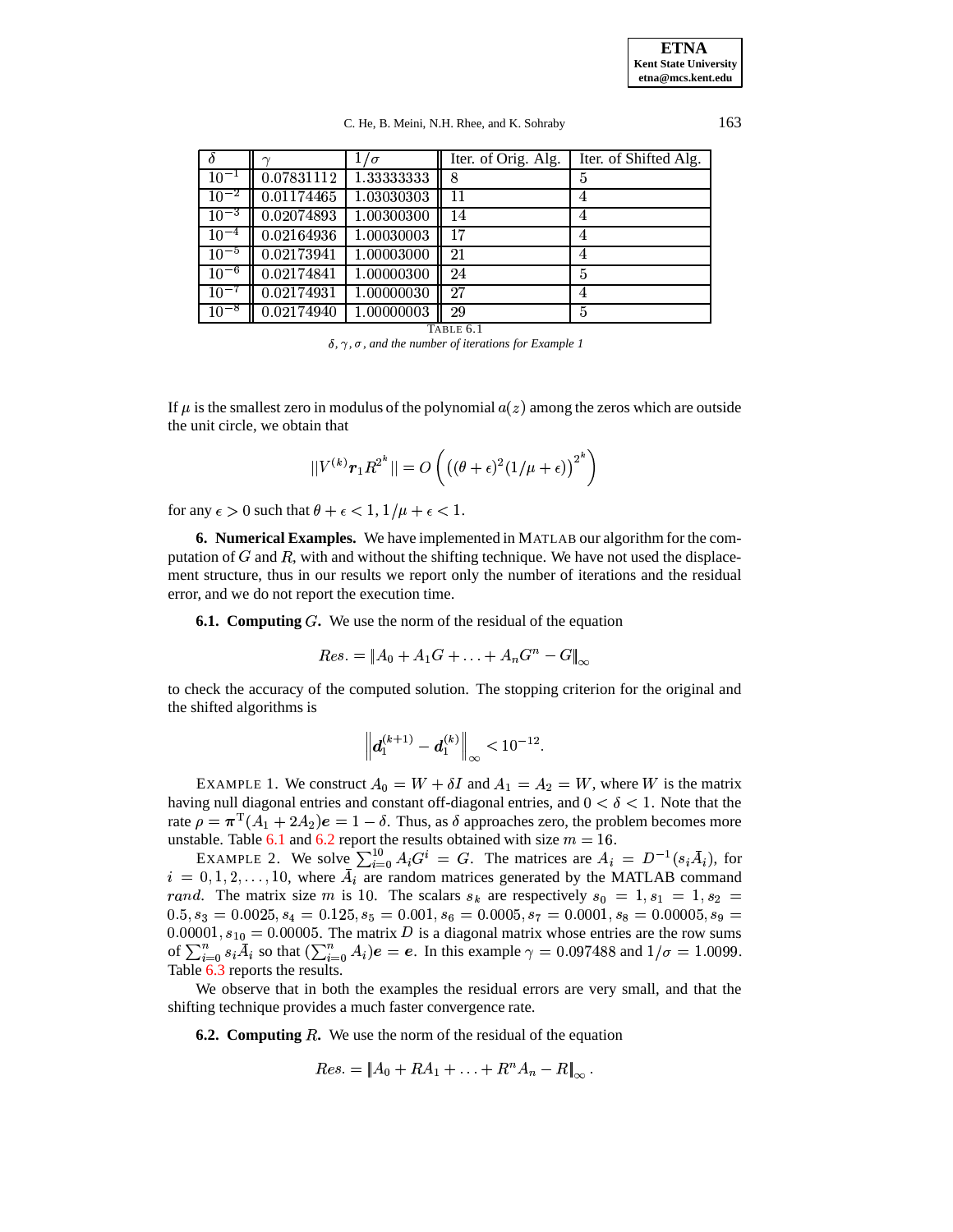

164 A quadratically convergent Bernoulli-like algorithm for solving matrix polynomial equations

|           | Res. of Orig. Alg.    | Res. of Shifted Alg.             |
|-----------|-----------------------|----------------------------------|
| $10^{-1}$ | $1.6 \times 10^{-15}$ | $3.3 \times 10^{-16}$            |
| $10^{-2}$ | $1.0 \times 10^{-15}$ | $5.8 \times 10^{-16}$            |
| $10^{-3}$ | $1.3 \times 10^{-15}$ | $2.7 \times 10^{-16}$            |
| $10^{-4}$ | $1.4 \times 10^{-15}$ | $3.0 \times 10^{-16}$            |
| $10^{-5}$ | $1.3 \times 10^{-15}$ | $1.9 \times \overline{10^{-16}}$ |
| $10^{-6}$ | $9.9 \times 10^{-16}$ | $2.6 \times 10^{-16}$            |
| $10^{-7}$ | $1.3 \times 10^{-15}$ | $2.4 \times 10^{-16}$            |
| $10^{-8}$ | $1.3 \times 10^{-15}$ | $2.6 \times \overline{10^{-16}}$ |
|           | TABLE 6.2             |                                  |

*The residuals of the solutions in Example 1*

<span id="page-13-0"></span>

|           | Orig. Alg.            | Shifted Alg.          |  |  |
|-----------|-----------------------|-----------------------|--|--|
| Iter.     |                       |                       |  |  |
| Res.      | $2.9 \times 10^{-16}$ | $5.0 \times 10^{-16}$ |  |  |
| TABLE 6.3 |                       |                       |  |  |

*The number of iterations and residuals of the solutions in Example 2*

<span id="page-13-1"></span>to measure how accurate the solution is. The stopping criterion for the original and the shifted algorithms is

$$
\left| \bm{d}_1^{(k+1)} - \bm{d}_1^{(k)} \right\|_\infty < 10^{-12}.
$$

EXAMPLE 3. We construct  $A_0 = A_1 = W$  and  $A_2 = W + \delta I$ , where W is the matrix having null diagonal entries and constant off-diagonal entries, and  $0 < \delta < 1$ . Note that the rate  $\rho = \pi^{T}(A_1 + 2A_2)e = 1 + \delta$ . Thus, as  $\delta$  approaches zero, the problem becomes more the  $p = \lambda \sqrt{11 + 212}/2 = 1 + 0$ . Thus, as  $\theta$  approaches zero, the problem second unstable. Table [6.4](#page-14-0) and [6.5](#page-14-1) report the results obtained with size  $m = 16$ .

able. Table 6.4 and 6.5 report the results obtained with<br>EXAMPLE 4. We solve  $R = \sum_{i=0}^{10} R^i A_i$ . Here the m  $A_i$ . Here the matrices  $A_i$  are generated as in the  $A_i$  = 0.99892, and  $\mu = 2.7410$ . Table 6.6 reports Example 2. In this example,  $\rho = 1.0006$ ,  $\theta = 0.99892$ , and  $\mu = 2.7410$ . Table [6.6](#page-15-13) reports the results.

Also for the computation of the matrix  $R$  the residual errors are very small, and the shifting technique allows one to considerably reduce the number of iterations.

**Appendix A. Displacement rank and fast Toeplitz computations.** In this section we recall the concept of displacement rank, introduced by Kailath et al. [\[20\]](#page-16-9), and elaborated in many other papers (see, for instance, [\[18,](#page-16-13) [11,](#page-15-14) [21\]](#page-16-14) and the references cited therein). This concept is fundamental in devising and analyzing algorithms related to Toeplitz matrices, and will allow us to design an effective version of our algorithm that fully exploits the structure of the matrices  $V^{(k)}$ . Finally, we will recall the fast algorithm based on the use of FFTs for computing the product between a block Toeplitz matrix and a block vector.

Define the *block down-shift* matrix

$$
Z = \left[ \begin{array}{cccc} 0 & & & \\ I & 0 & & \\ & \ddots & \ddots & \\ & & I & 0 \end{array} \right],
$$

where the blocks have dimension m, and consider the following *block displacement operator* 

$$
\Delta(A) = ZA - AZ
$$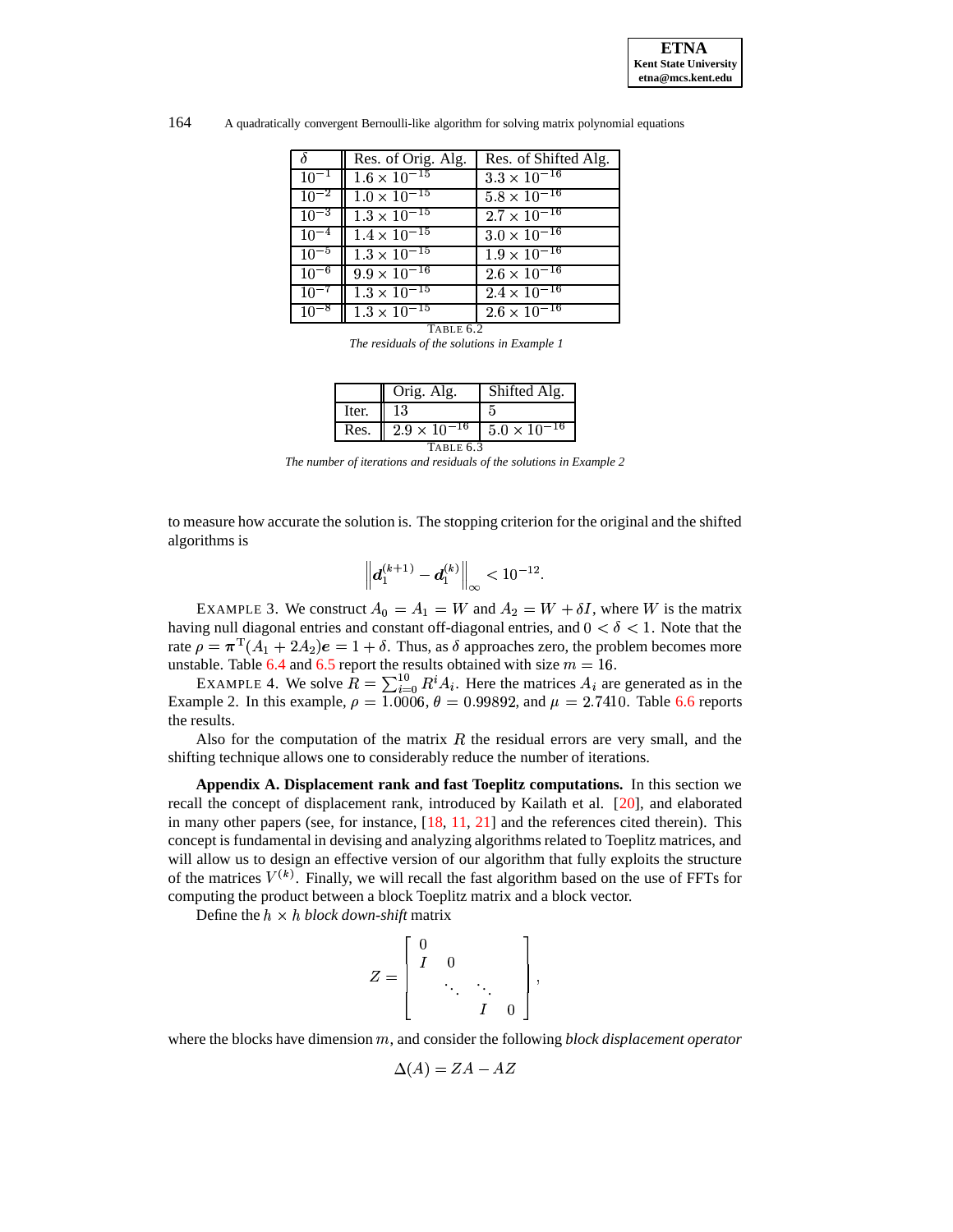### C. He, B. Meini, N.H. Rhee, and K. Sohraby 165

|           |            | $\mu$     | Iter. of Orig. Alg. | Iter. of Shifted Alg. |
|-----------|------------|-----------|---------------------|-----------------------|
| $10^{-1}$ | 0.75000000 | 12.769578 | 8                   | 5                     |
| $10^{-2}$ | 0.97058824 | 85.145135 | 11                  | 4                     |
| $10^{-3}$ | 0.99700599 | 48.195253 | 14                  | 4                     |
| $10^{-4}$ | 0.99970006 | 46.190730 |                     |                       |
| $10^{-5}$ | 0.99997000 | 45.999410 | 21                  | 5                     |
| $10^{-6}$ | 0.99999700 | 45.980366 | 24                  |                       |
| $10^{-7}$ | 0.99999970 | 45.978462 | 27                  | 4                     |
| $10^{-8}$ | 0.99999997 | 45.978272 | 29                  | 4                     |

TABLE 6.4

 $\delta$ ,  $\theta$ ,  $\mu$ , and the number of iterations for *Example* 3

<span id="page-14-0"></span>

| $\delta$  | Res. of Orig. Alg.               | Res. of Shifted Alg.  |
|-----------|----------------------------------|-----------------------|
| $10^{-1}$ | $3.9 \times 10^{-16}$            | $2.0 \times 10^{-16}$ |
| $10^{-2}$ | $4.9 \times 10^{-16}$            | $2.7 \times 10^{-16}$ |
| $10^{-3}$ | $6.6 \times 10^{-16}$            | $2.7 \times 10^{-16}$ |
| $10^{-4}$ | $5.4 \times \overline{10^{-16}}$ | $4.2 \times 10^{-16}$ |
| $10^{-5}$ | $3.7 \times 10^{-16}$            | $3.1 \times 10^{-16}$ |
| $10^{-6}$ | $5.8 \times 10^{-16}$            | $1.7 \times 10^{-16}$ |
| $10^{-7}$ | $4.0 \times 10^{-16}$            | $2.9 \times 10^{-16}$ |
| $10^{-8}$ | $4.9 \times 10^{-16}$            | $3.2 \times 10^{-16}$ |
|           | TABLE 6.5                        |                       |

*The residuals of the solutions in Example 3*

<span id="page-14-1"></span>defined for any  $h \times h$  block matrix A.

We say that the block matrix  $\vec{A}$  has *block displacement rank*  $\vec{r}$  if  $\vec{r}$  is the minimum integer such that there exist block vectors  $u^{(i)}$ ,  $v^{(i)}$ ,  $i = 1, \ldots, r$ , satisfying the equation  $\Delta(A) = \sum_{i}^{r} u^{(i)} v^{(i)T}$ .<br>
If  $\Delta(A) = \sum_{i}^{r} u^{(i)} v^{(i)T}$ er such that there e:<br>  $= \sum_{i}^{r} u^{(i)} v^{(i)T}$ 

 $\mathbf{I}(\mathbf{I}) = \sum_{i=1}^{N} \mathbf{u}^{(i)} \mathbf{v}^{(i)1}$ .<br>
If  $\Delta(A) = \sum_{i=1}^{r} \mathbf{u}^{(i)} \mathbf{v}^{(i)1}$ ,  $\mathbf{u}^{(i)}\mathbf{v}^{(i)T}$ , then the matrix A can be represented in terms of block Toeplitz matrices defined by the block vectors  $u^{(i)}$ ,  $v^{(i)}$ ,  $i = 1, \ldots, r$ , and by its first block column, according the following formula (see  $[11]$ ):

$$
A = \mathcal{L}(Ae_1) - \sum_{i=1}^r \mathcal{L}(\boldsymbol{u}^{(i)}) \mathcal{U}(\boldsymbol{v}^{(i)\text{T}}Z^\text{T}),
$$

where  $\mathcal{L}(\bm{w})$  ( $\mathcal{U}(\bm{w}^{\mathrm{T}})$ ) denotes the  $h \times h$  block lower (upper) triangular block Toeplitz matrix defined by its first block column  $w$  (row  $w^T$ ). The block vectors  $Ae_1, u^{(i)}, v^{(i)}, i = 1, \ldots, r$ , will be called generators of the block Toeplitz-like matrix  $A$ .

 From the above results, it follows that a matrix with small block displacement rank can be expressed by means of a sum of a few products of block lower triangular and block upper triangular block Toeplitz matrices. In particular, the product of one such matrix and a block vector can be reduced, by means of formula [\(3.2\)](#page-8-2), to a few products of block Toeplitz matrices and a block vector. This computation can be performed by means of a fast algorithm based on the polynomial evaluation/interpolation at the roots of 1 with FFTs. More specifically, let  $B_0, B_1, \ldots, B_{k-1}$ , and  $c = Ab$ , where c has block entries  $C_0, C_1, \ldots, C_{k-1}$ . Then, c can be  $= (A_{i-j+h-1})_{i,j=1,...,h}$  be a block Toeplitz matrix, **b** a block vector with block entries efficiently computed by means of the following scheme  $[11, 7, 8]$  $[11, 7, 8]$  $[11, 7, 8]$  $[11, 7, 8]$  $[11, 7, 8]$ :

1. Evaluate the matrix polynomial  $\alpha(z) = A_{h-1} + A_h z + \cdots + A_{2h-2} z^{h-1} + A_0 z^{h+1} +$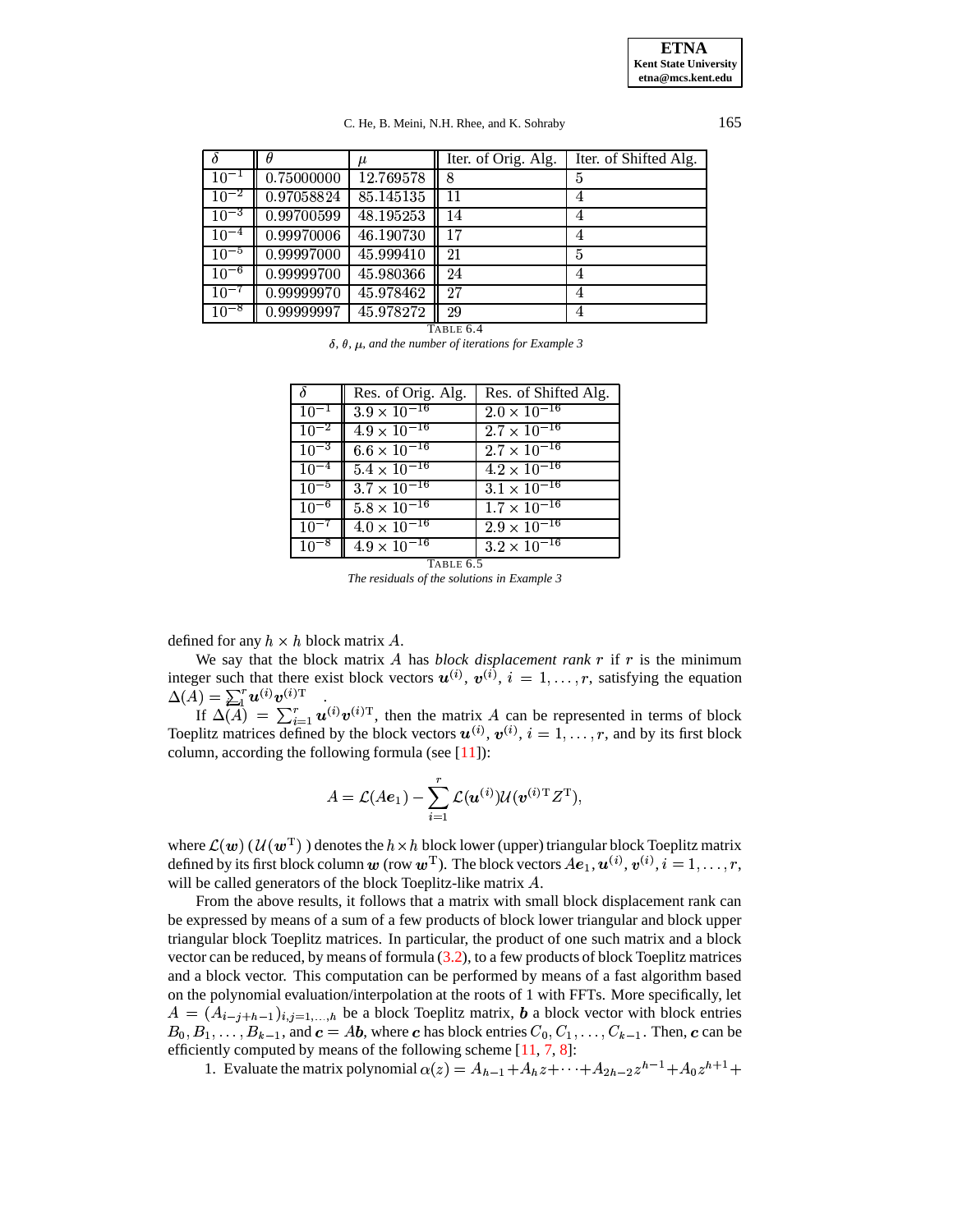166 A quadratically convergent Bernoulli-like algorithm for solving matrix polynomial equations

|           | Orig. Alg.            | Shifted Alg.                     |  |  |
|-----------|-----------------------|----------------------------------|--|--|
| Iter.     | 16                    |                                  |  |  |
| Res.      | $2.8 \times 10^{-16}$ | $6.3 \times \overline{10^{-16}}$ |  |  |
| TABLE 6.6 |                       |                                  |  |  |

*The number of iterations and residuals of the solutions in Example 4*

<span id="page-15-13"></span> $\cdots + A_{h-2}z^{2h-1}$  at the 2h roots of  $1 \omega^j$ ,  $j = 0, \ldots, 2h-1$ , where  $\omega$  is a primitive 2h-th root of 1, by means of  $m^2$  DFT's of order 2h, and obtain the matrices  $\alpha(\omega^j)$ ,  $j$ ),  $j = 0, \ldots, 2h - 1.$ 

- 2. Evaluate the matrix polynomial  $\beta(z) = B_0 + B_1 z + \cdots + B_{h-1} z^{h-1}$  at the roots of  $1 \omega^j$ ,  $j = 0, \ldots, 2h - 1$ , by means of  $m^2$  DFT's of order  $2h$ , and obtain the  $h-1$  at the 2h matrices  $\beta(\omega^j)$ ,  $j=0,\ldots$  $(i, j = 0, \ldots, 2h - 1).$
- 3. Compute the products  $\gamma(\omega^j) = \alpha(\omega^j)\beta(\omega^j), j =$  $(i)$  $\beta(\omega^j)$ ,  $i=0,\ldots$  $(i)$ ,  $j = 0, \ldots, 2h - 1.$
- 4. Interpolate  $\gamma(\omega^j)$  by means  $\phi$ ) by means of  $m^2$  IDFT's of order 2h and obtain the coefficients Interpolate  $\gamma(\omega^j)$  by means of  $m^2$  IDFT's of order 2h and  $\gamma_0, \gamma_1, \dots, \gamma_{2h-1}$  such that  $\gamma(z) = \sum_{i=0}^{2h-1} \gamma_i z^i$  and set  $C_i$  $z^i$  and set  $C_i = \gamma_i$ ,  $i = 0, \ldots$ . . .  $=\gamma_i, i=0,\ldots,$  ,  $i=0,\ldots,h-1$ .

The computational cost of the above algorithm is  $O(m^3 h + m^2 h \log h)$  arithmetic operations. Thus, the computation of the product of a block Toeplitz-like matrix and a block vector can be performed at the same cost.

**Acknowledgments.** The authors wish to thank the anonymous referees for the helpful suggestions which improved the presentation of this paper.

#### REFERENCES

- <span id="page-15-3"></span>[1] N. AKAR AND K. SOHRABY, *An invariant subspace approach in M/G/1 and G/M/1 type Markov chains*, Comm. Statist. Stochastic Models, 13 (1997), pp. 381–416.
- <span id="page-15-6"></span>[2] P. BENNER, R. BYERS, V. MEHRMANN, AND H. XU, *A unified deflating subspace approach for classes of polynomial and rational matrix equations*, Preprint SFB393/00-05, Technische Universitat¨ Chemnitz, Jan. 2000.
- <span id="page-15-9"></span>[3] D. A. BINI, L. GEMIGNANI, AND B. MEINI, *Factorization of analytic functions by means of Koenig's theorem and Toeplitz computations*, Numer. Math., 89 (2001), pp. 49–82.
- <span id="page-15-8"></span>[4] D. A. BINI, L. GEMIGNANI, AND B. MEINI, *Computations with infinite Toeplitz matrices and polynomials*, Linear Algebra Appl., 343/344 (2002), pp. 21–61. Special issue on structured and infinite systems of linear equations.
- <span id="page-15-11"></span>[5] D. A. BINI, L. GEMIGNANI, AND B. MEINI, *Solving certain matrix equations by means of Toeplitz computations: algorithms and applications*, in Fast algorithms for structured matrices: theory and applications, vol. 323 of Contemp. Math., Amer. Math. Soc., Providence, RI, 2003, pp. 151–167.
- <span id="page-15-2"></span>[6] D. A. BINI, G. LATOUCHE, AND B. MEINI, *Solving matrix polynomial equations arising in queueing problems*, Linear Algebra Appl., 340 (2002), pp. 225–244.
- <span id="page-15-0"></span>[7] D. A. BINI AND B. MEINI, *On the solution of a nonlinear matrix equation arising in queueing problems*, SIAM J. Matrix Anal. Appl., 17 (1996), pp. 906–926.
- <span id="page-15-1"></span>[8] , *Improved cyclic reduction for solving queueing problems*, Numer. Algorithms, 15 (1997), pp. 57–74.
- <span id="page-15-10"></span>[9] , *Effective methods for solving banded Toeplitz systems*, SIAM J. Matrix Anal. Appl., 20 (1999), pp. 700–719.
- <span id="page-15-12"></span>[10] , *Non-skip-free M/G/1-type Markov chains and Laurent matrix power series*, Linear Algebra Appl., 386 (2004), pp. 187–206.
- <span id="page-15-14"></span>[11] D. A. BINI AND V. PAN, *Matrix and Polynomial Computations, Vol. 1: Fundamental Algorithms*, Birkhäuser, Boston, 1994.
- <span id="page-15-4"></span>[12] R. C. BUSBY AND W. FAIR, *Iterative solution of spectral operator polynomial equations and a related continued fraction*, J. Math. Anal. Appl., 50 (1975), pp. 113–134.
- <span id="page-15-7"></span>[13] B. L. BUZBEE, G. H. GOLUB, AND C. W. NIELSON, *On direct methods for solving Poisson's equation*, SIAM J. Numer. Anal., 7 (1970), pp. 627–656.
- <span id="page-15-5"></span>[14] J. E. DENNIS, JR., J. F. TRAUB, AND R. P. WEBER, *Algorithms for solvents of matrix polynomials*, SIAM J. Numer. Anal., 15 (1978), pp. 523–533.